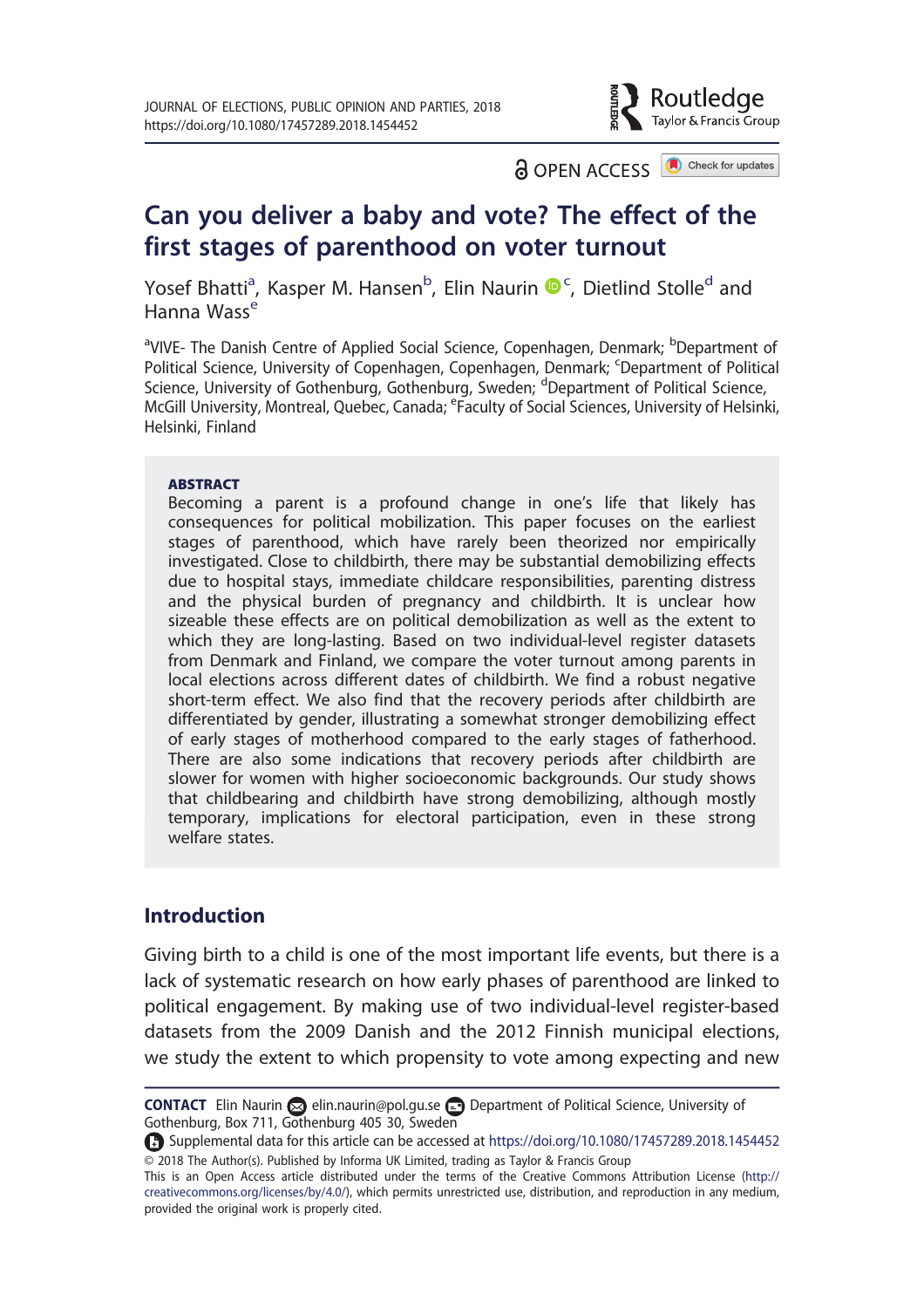parents is shaped by pregnancy, childbirth and the postnatal period. The data are very suitable for this purpose as they contain remarkably large sample sizes, the precise birthdate of all children in relation to the timing of the closest elections, the actual voter turnout which is not self-reported and a wide variety of appropriate controls. These features enable for a finegrained analysis of the immediate effects of childbirth as well as detecting gender-differentiated and other moderating effects.

Our theoretical approach relies on the expectation that parenthood has dampening effects on voting in the early phases of parenthood, especially around childbirth. The physical and psychological effects of childbirth are thought to have demobilizing consequences as exhaustion, time commitments and extended care for a newborn baby make it difficult, if not impossible, to engage in politics. This expectation stands in contrast to the existing work which instead emphasizes the mobilizing effects of parenthood, where parenthood is seen to be related to new experiences and a rise of stakes in politics. Our point is that parenthood probably has such mobilizing effects in *the long run*, but that there are important demobilizing effects in the early stages, and that detecting these will help understand the details of the political consequences of parenthood. Furthermore, it is important to study how long-lasting such effects are and when – as time passes from the pregnancy, the birth and the first care for the newborn – the mobilization can be observed.

In what follows, we present the framework for the study of the early phases of parenthood and electoral participation, including our hypotheses. After describing the context regarding the Danish and Finnish municipal elections and parental leave schemes in these countries, we introduce the research design and discuss its advantages and limitations. The empirical section is divided into four parts, focusing on the overall effects, the robustness tests, the gender-specific effects and other interaction effects. Our conclusion is that childbirth has a strong short-term negative effect on turnout. Recovery periods last some months, and we detect an indication of variation between different types of voters, of which most important is that women recover slower than men. In addition, both older and married women as well as women with higher socioeconomic status seem to have a slightly slower recovery rate compared to their counterparts who are younger, unmarried and have lower socioeconomic status though in most cases differences between the groups are insignificant. In sum, our findings suggest that childbearing and childbirth have demobilizing rather than mobilizing consequences for electoral participation even in strong welfare regimes such as Denmark and Finland, where women on average are more active voters than men and where pregnant women and mothers of newborns are supported by state-subsidized social services with regard to pregnancy, childbirth and childcare.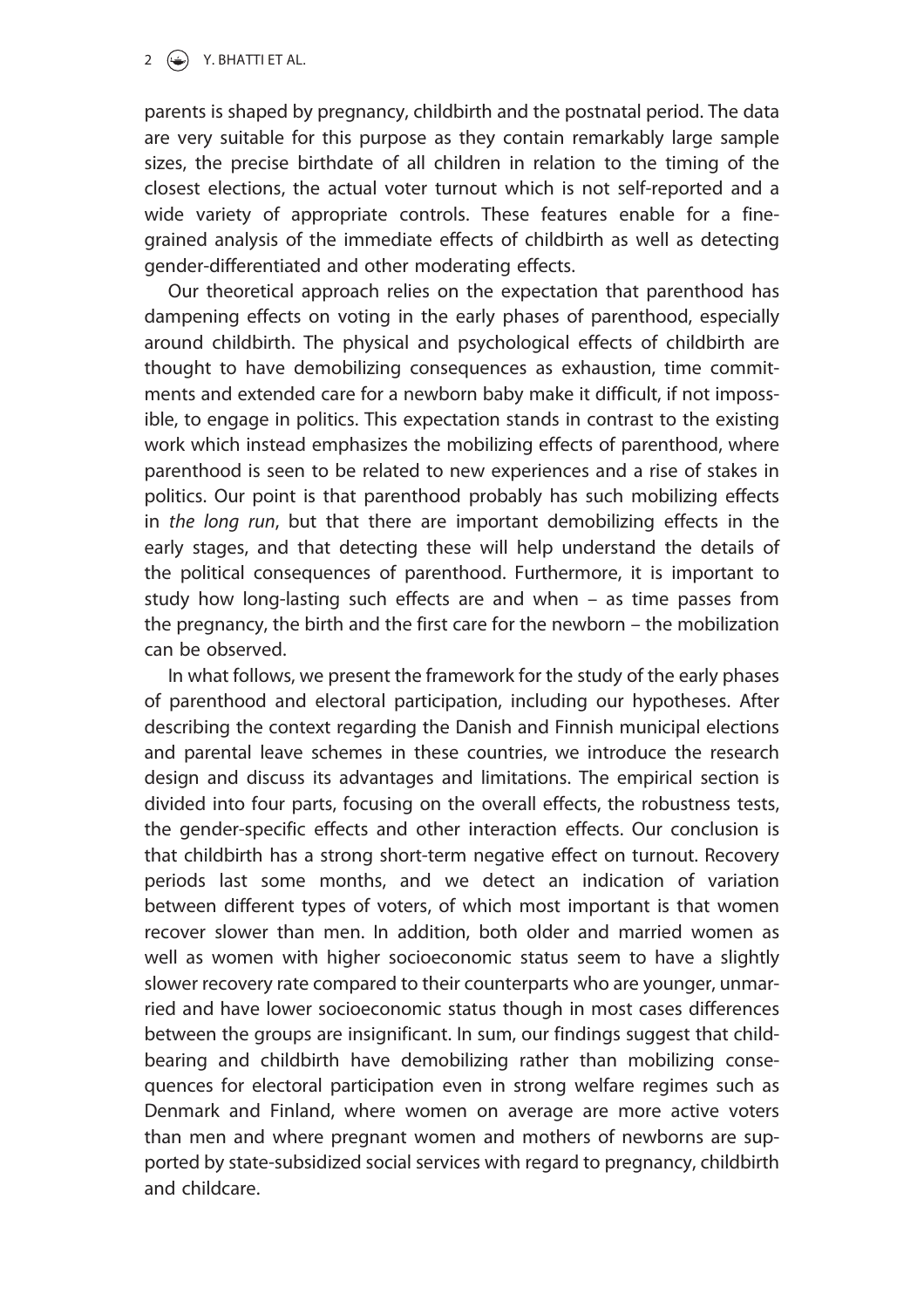#### Previous research and hypotheses

Previous research has examined the consequences of having children in general. For instance, there are studies on the effects of having children on women's participation in the workforce (England 2005; Harell et al. 2017; Population and Development Review 2006), engagement in volunteer work (Kovács 2007) and their interactions with relatives and friends (Bost et al. 2002). Moreover, some analyses have evaluated the impact of parenthood on a number of political attitudes and behaviors, such as political values and partisanship (Conley and Rauscher 2013; Elder and Greene 2007; Goodyear-Grant and Bittner 2017; Oswald and Powdthavee 2010; Urbatsch 2014), as well as on political participation (Brady, Verba, and Schlozman 1995; O'Neill and Gidengil 2017; Voorpostel and Coffé 2012) and voting in elections (Jennings 1979).

When it comes to political consequences of having children particularly with regard to political engagement, two types of models dominate the debate. On the one hand, pregnancy and childbirth are expected to demobilize freshly minted parents politically, particularly mothers. This is reflected in the literature on the effect of having children on women's political resources (Brady, Verba, and Schlozman 1995; Jennings 1983) and in physiological and psychological research on pregnancy (Galea et al. 2008; Mastorakos and Ilias 2003). According to this approach, women with young children participate less in politics compared to their counterparts without children or with older children, at least in the US context. Interestingly enough, this tendency is not reflected in interest in politics (Jennings 1979; see also O'Neill and Gidengil 2017). From the little we know, several causal mechanisms might be at work behind the process of demobilization.

One such deactivating mechanism can be summarized under the concept of "maternal distress" (Emmanuel and St John 2010, 2105), which include all sorts of potential inconveniences such as health problems, obstetric risks and weight-related stress, role conflict, lack of parity in the relationship with a spouse or a difficult infant. Like any type of mental or physical health issue, the sense of distress expectedly has negative consequences for political participation (Pacheco and Fletcher 2015) as it is linked to lower sense of political efficacy and a reduced capacity to follow politics (Denny and Doyle 2007; Schur, Kruse, and Blanck 2013, 93). These factors might shape both the ability and motivation to vote.

While the physical discomfort is usually most substantial just before the childbirth, the demobilizing psychological and fatigue-related factors must weigh in most intensely right after the child is born. Both would make the act of voting, including the trip to the polling station and waiting in line, simply less convenient and more costly. Parents experience a lack of time and commitment to the new child makes societal engagement simply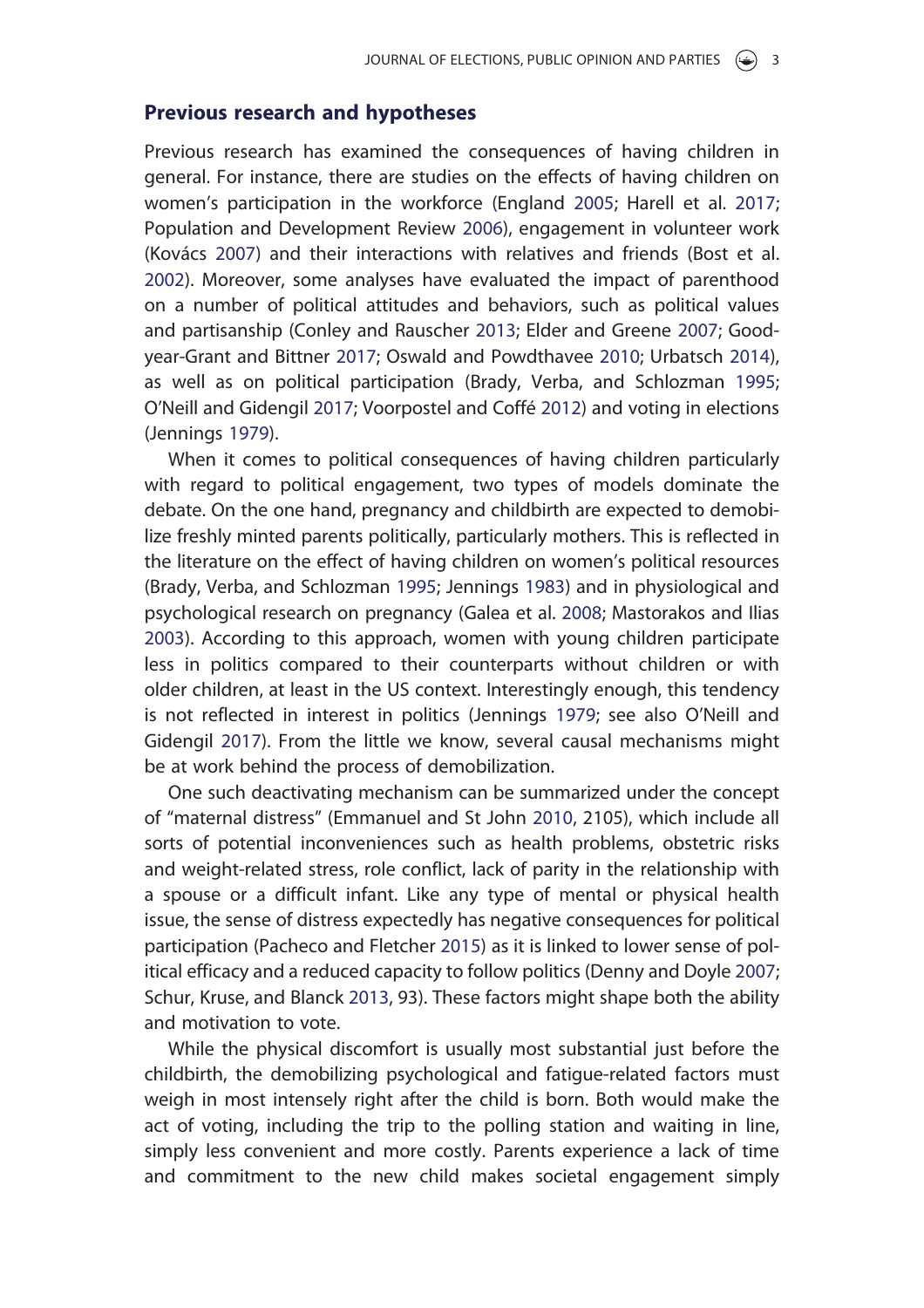#### $4 \quad (*)$  Y. BHATTI ET AL.

difficult. Following childbirth, parents' social networks might change to offer fewer occasions to discuss politics and to engage in politically relevant actions. Thus, for any or several of these reasons, women with ongoing or recent experiences of being pregnant and giving birth could at least temporarily lose interest in public issues and politics overall, especially just after the child is born. However, it is unclear how long a potential demobilization prevails after childbirth.

On the other hand, parenthood can also have mobilizing effects. Most importantly, having children shapes identity and perspective. Making a commitment to parenthood enables personal growth (Nelson 2003, 468–469; see also Barlow and Cairns 1997), which could mean a change of perspective when it comes to the stake of elections: the outcomes of political decisionmaking processes now seem to matter also for an unborn or newly born child and not just for oneself. With growing parental responsibilities, voting may begin to feel more like a civic duty. In a similar fashion, issues such as future-oriented environmental protection, education, childcare, safety and health are likely to play a growing role in the life of a parent and open more direct linkages to policies and stances of political parties and ultimately voting (Micheletti and Stolle 2017). Going to the polling booth might thus seem like a meaningful way to influence issues with the increased level of saliency. In short, there is a growth in terms of both normative and expressive considerations of voting (cf. Wass and Blais 2017, 466–467). However, most of these effects will play out in the long run, rather than in the immediate aftermath of childbirth.

Clearly, in the long run, children enable parents to increase their propensity to make new friends with other families (for review, see Nelson 2003, 473– 474). In line with the social logic of politics (Zuckerman 2005), multiple ties provide more recruitment opportunities by churches, voluntary associations, informal social networks and political organizations (Verba, Schlozman, and Brady 1995, 16–17). They also mean more occasions for political discussions, together with practical benefits like a companion on a way to the polling station and babysitting while parents are voting. All of these changes may stimulate the desire or pressure to vote. Innovative literature in the field has also paid attention to so-called trickle-up socialization process from older children to their parents. The empirical analyses often suggest a mobilizing effect of parenthood. For instance, a child-initiated discussion about politics, prompted by a civics curriculum or KIDS voting experiment, encourages parents to enhance their civic competence through increased exposure to news media, knowledge gain and opinion formation (McDevitt and Chaffee 2002).

In addition, there is an important institutional component to parenthood that could shape turnout. Already during the pregnancy, parents gain experience from various support and care-giving institutions, such as prenatal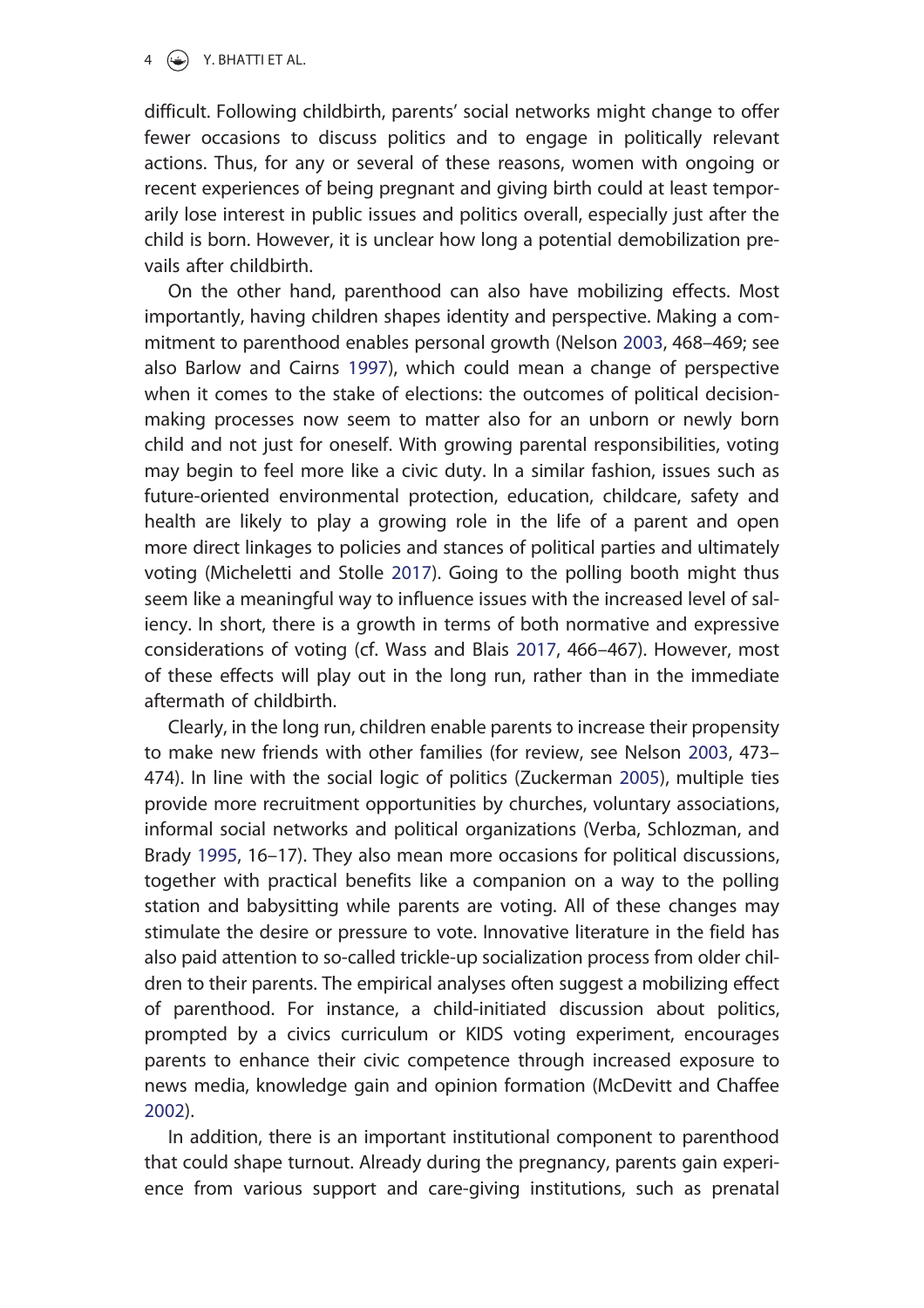clinics, antenatal appointments, childbirth classes, midwives (for a review, see Novick 2009), birth centers and hospitals (see, e.g. Coyle et al. 2001). Thereafter follows childcare contacts as well as contacts with healthcare for children and schools, etc. Parental contacts with these strengthen the links between an individual voter and public institutions and may thus contribute to the understanding that voting shapes how institutions perform and what they deliver. In practice, such contact may either be positive or less satisfactory. In either case, a mobilizing impact can be expected in the long run as experiences grow on the individual. An affirmative perception motivates to vote for parties and candidates that struggle for maintaining current prenatal and parenthood facilities. Correspondingly, a negative perception can reveal the need for society to offer a more extensive or a higher-quality support system. In sum, in the long run, parenthood may boost parents' self-images as active citizens, enhance their sense of civic duty, the understanding of linkages between institutional experiences and politics, expand social networks and encourage pro-social acts in general.

Overall, while research has found evidence for both demobilizing and mobilizing consequences of having children, the cross-national character and the timing of these forces are not fully determined. If demobilization occurs, when exactly does it set in: during the pregnancy or only after childbirth, and if so, when exactly? Does this process also happen in well-developed welfare states? Related to these research questions, we explore whether demobilization occurs also in Nordic welfare states such as Denmark and Finland where the length of parental leave makes the postnatal period less hectic, potentially leaving at least some room to follow politics. Secondly, we examine the timing of potential demobilization and mobilization in terms of turnout during pregnancy and right after childbirth.

The third contribution of this study is to understand whether mothers and fathers are equally or differently shaped by the early phases of parenthood (c.f. Andersson, Glass, and Simon 2014; McLanahan and Adams 1987). Noteworthy, some studies claim that fatherhood has generally smaller effects on attitudes and behavior than motherhood. This is often traced to the larger psychological, biological and physical impact of pregnancy on women (e.g. Pancer et al. 2000, 258). Mothers usually face deeper consequences of having a child while taking longer breaks from work or experiencing career interruptions more so than fathers. We could thus expect to find a stronger demobilizing effect among women than men.

However, in some political areas, fatherhood seems to have a different impact than motherhood. For instance, fathers usually turn more conservative (compared to non-fathers) and not more liberal like mothers do (Elder and Greene 2012). This gender-differentiated effect is expected to occur because, in comparison to fathers, mothers more often consider generous social welfare states preferable in facilitating their efforts to balance work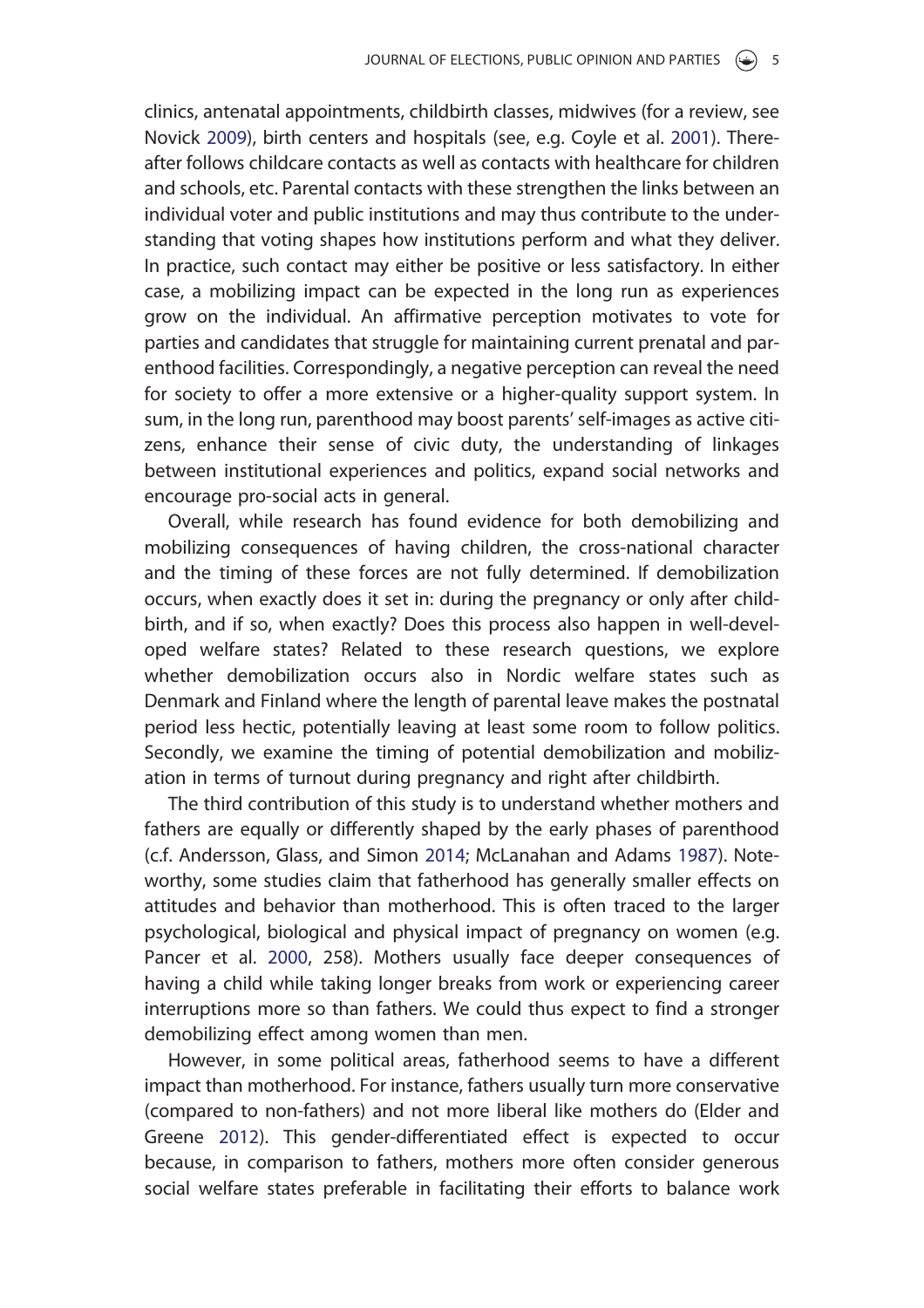#### $6 \quad (*)$  Y. BHATTI ET AL.

and family. While parenthood has no effect on attitudes among women towards gay marriage, fathers are notably more conservative on the issue compared to non-fathers (Elder and Greene 2012). Recent work from Banducci et al. (2016), based on data from the European Social Survey, similarly finds that parenthood can have a polarizing effect on attitudes among men and women. The strongest indication of this was found in countries where there is less state-subsidized support for parental responsibilities, emphasizing the importance of understanding the politics of pregnancy in different contexts. In line with these empirical observations, the gender-related differences in the effect of parenthood should be modest in the two Scandinavian countries under scrutiny in this study.

Finally, the effects of parenthood might not be experienced homogeneously among women from different segments of the electorate. Just like being closely associated with voting propensity in general (for review, see Wass and Blais 2017), socioeconomic status may also play an important role in the early parenthood–turnout relationship. We anticipate a number of scenarios when it comes to differentiated effects of pregnancy and childbirth along socioeconomic lines. First, pregnancy and childbirth might strengthen existing inequalities between groups with high and low socioeconomic status. This might be the case if low SES women are more affected by pregnancy and childbirth than higher SES women because handling the parental responsibilities is especially stressful for less privileged mothers (Avison 1997; Pacheco and Plutzer 2007). Correspondingly, women with lower socioeconomic resources might be disproportionately affected by childbirth, as they have fewer resources to receive help during the first weeks and months of family life; and overall political inequalities might increase. Alternatively, when women give birth, they might become fairly similar to each other in many respects because biological factors might suppress the forces that normally cause inequality. As a result, around childbirth women of all walks of life might vote at similar levels. This might be the case if women with high socioeconomic status are more affected by pregnancy and childbirth than those of lower SES status. A third option is that women with low and high socioeconomic resources are equally shaped by pregnancy and childbirth, keeping the usual difference in voter turnout between these two groups intact.

To conclude, while having children may shape and change the role of parents as citizens and their views of society, it remains unclear exactly in which direction, for how long and under which conditions. This study will contribute to understanding the magnitude and length of a political demobilization effect on turnout directly around childbirth. In addition, we explore a potential gender effect of parenthood that shapes mothers and fathers differently. Finally, this research will examine how socioeconomic variables, including mothers' age, marital status and SES shape the demobilizing forces of childbirth.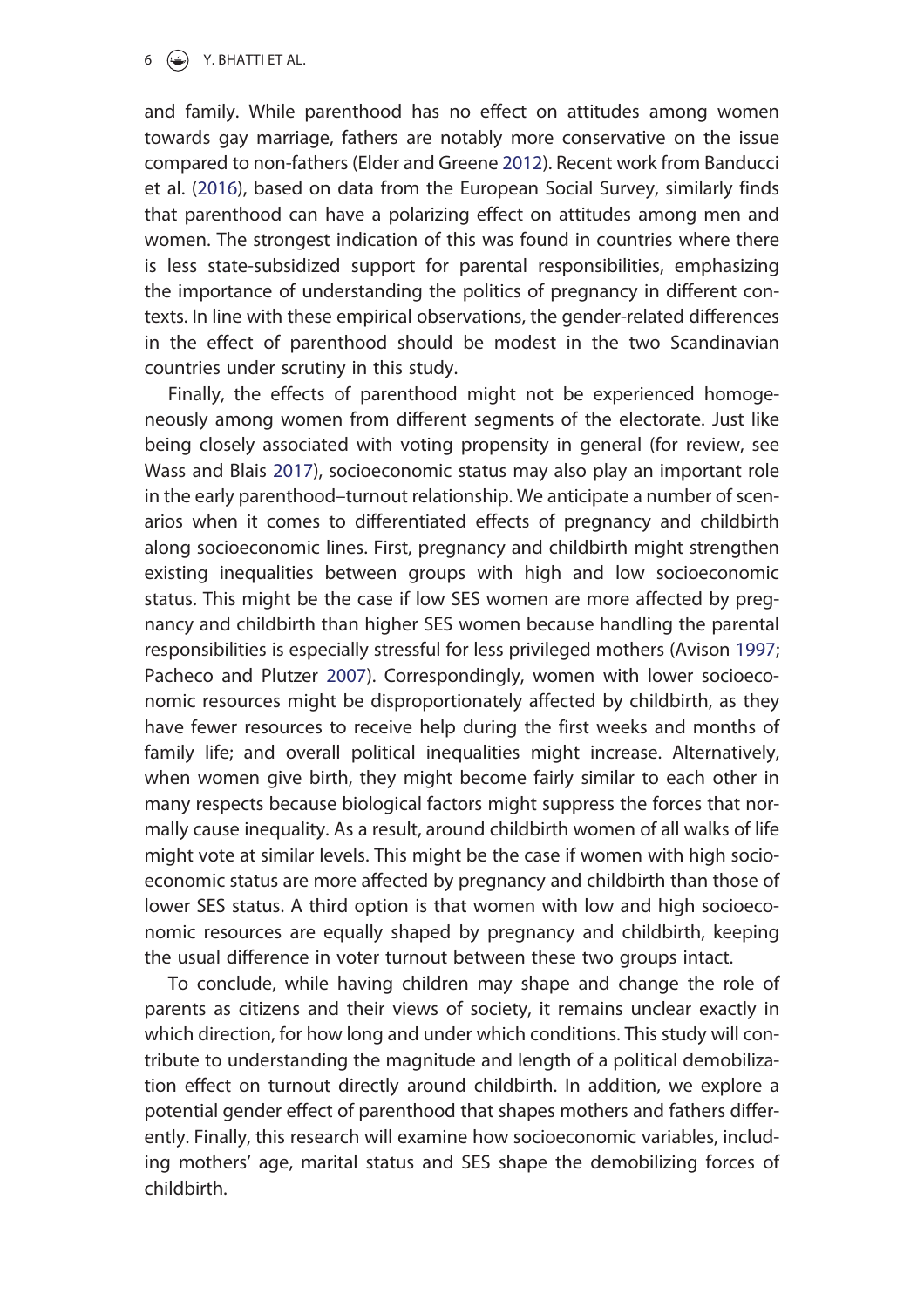### Institutional context

Our study concentrates on voting in two municipal elections taking place in Denmark and Finland. These types of elections are particularly suitable context for the examination of effects related to early phases of parenthood since municipalities are in charge of producing some health and most social services in both countries, including maternity clinics (guidance of the expectant mothers and postpartum check-ups), child clinics and daycare facilities. Municipalities finance these services via subsidies from central government and taxation. Denmark scores highest and Finland third highest among OECD countries in general government expenditures as a percentage of GPD (OECD 2013, 75). It is notable that while issues at stake in municipal elections are highly salient for many voters, turnout in these elections remains at a lower level than in national elections. In the elections under scrutiny here, turnout was 65.8% in the 2009 Danish elections and 58.3% in the Finnish 2012 elections, hence providing larger variation in turnout compared to national elections.

According to the state of the world's mothers 2015 report (Save the Children 2015, 60), Finland is the second-best country, while Denmark is ranked on fourth. The comparison is based on lifetime risk of maternal death, under-5-mortality rate, expected number of years of formal schooling, GNI per capita and participation of women in national governments (Save the Children 2015, 65–66).

As reflected in mothers' index ranking, both countries have generous schemes for parental leave. In Denmark, parents are in total given about one year of leave. Maternal leave typically begins four weeks prior to the birth. Fathers take at least two weeks after the birth. Apart from 14 weeks reserved to the mother after the birth, the remaining period can be shared among the parents. On average fathers take about 10% of the total leave. The Finnish parental leave scheme resembles that of Denmark but has less flexibility in the distribution between the parents. While 105 working days are reserved for the mother (including 30–50 days before the birth), the corresponding figure for fathers is 54 days. The remaining 158 days can be shared between the parents.

In general, parents do not spend a long time in the hospital in connection with births. Women giving birth to their first child are normally hospitalized for two to three days, others for one or two days or even less after uncomplicated births. Consequently, hospitalization per se should form a relatively small obstacle for voting in most cases. In addition, although most people vote on the Election Day in both countries, both countries facilitate early voting. In Denmark, advance voting takes place from six weeks to three days prior to elections. The corresponding time span in Finland is from 11 to 5 days prior to elections. Voting outside the polling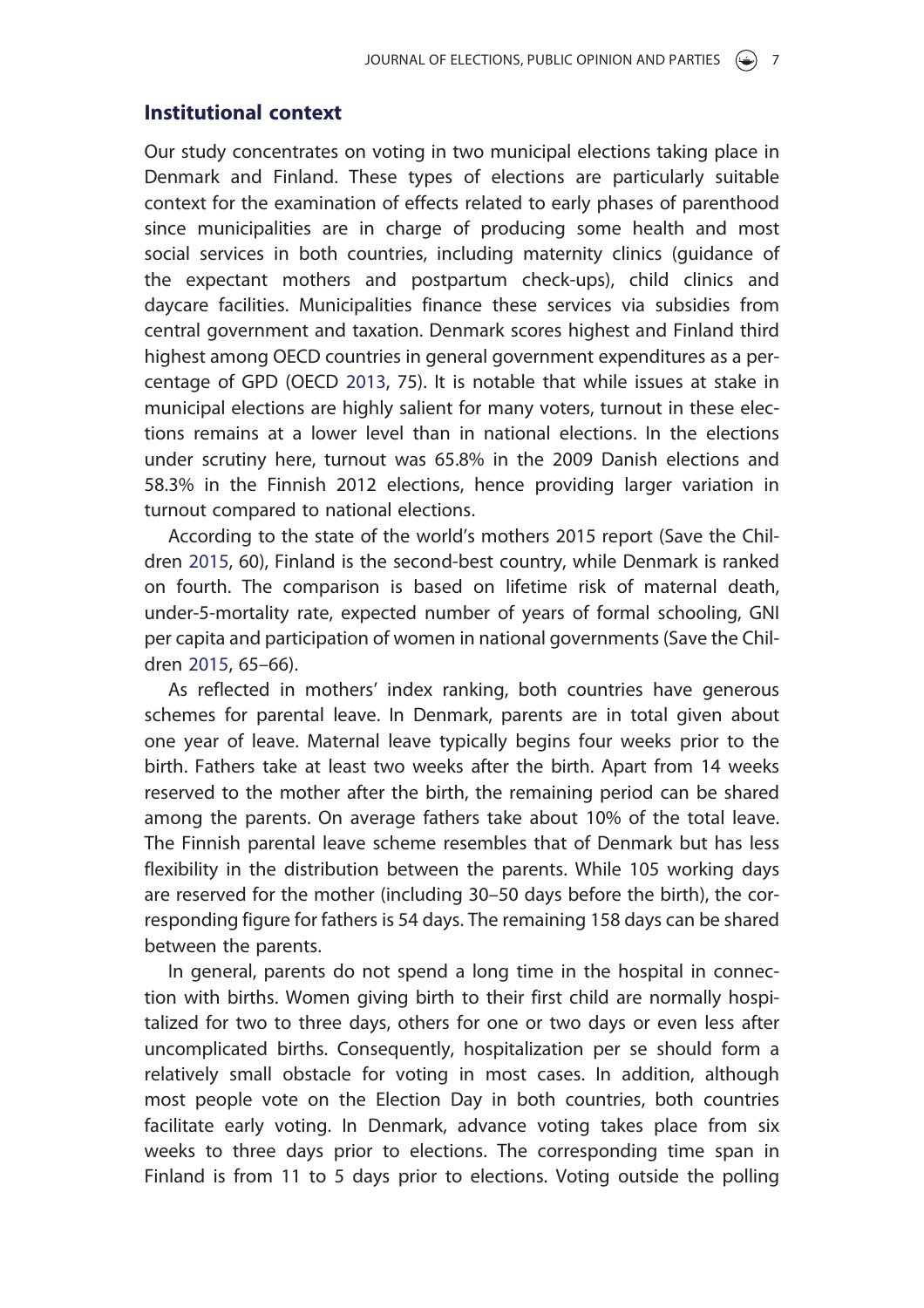$8 \leftrightarrow$  Y. BHATTI ET AL.

booth is also possible in both countries. This includes voting in hospitals and various types of housing facilities (only early voting) and home voting due to illness or disability. These measures reduce the costs of voting to future or newly minted parents, such that the demobilizational effects of pregnancy and birth-giving should be small in these two welfare states; in fact, they are probably the minimal effects we can expect across the Western world.

# Research design

## **Data**

Our analysis is based on two sets of individual-level register data. The Danish dataset covers information on voter turnout in the 2009 municipal elections. In Denmark, the voter lists are administered by the municipalities and municipal cooperation is thus needed to obtain the lists. We offered all 98 municipalities a chance to participate in the study out of which 44 accepted. This comprises more than 2.3 million voters in total. As the information from these municipalities with few exceptions include all eligible voters, the data do not suffer from individual-level self-selection bias, often characteristic to survey data. Over-reporting is neither a problem since information about voting is derived from official records.

For Denmark, the data from the voter lists were merged in an anonymized form with highly detailed socio-demographic information from Statistics Denmark. The sub-registers available include the so-called birth register which contains the birthdates and parents' ID for all births in Denmark. From this register, the birth date of the child born closest to the elections was connected to both of its parents. Also, information about the birth order of the child was included.

For Finland, the data from the 2012 Finnish municipal elections were compiled from those electoral wards that used electronic voter registers.<sup>1</sup> These included 211 electoral wards out of 2265, covering 13.6 percent of the electorate. The data, administrated by the Ministry of Justice, were released to Statistics Finland after the elections. In Statistics Finland, the information on whether a person voted or not in these elections was linked to other datasets via personal identification code. For the purpose of this study, Statistics Finland was requested to add information about the birthdate of the child born closest to the 2012 elections. We received this information from parents who had a child one year before the elections to about one year

<sup>&</sup>lt;sup>1</sup>The pilot for the use of electronic voter registers was launched in the parliamentary elections of 2011. Municipalities can decide whether they prefer to use electronic registers and in which electoral wards it is used. Since the number of the electorate included in electronic register was very small in the 2011 elections, we use information from a subsequent election.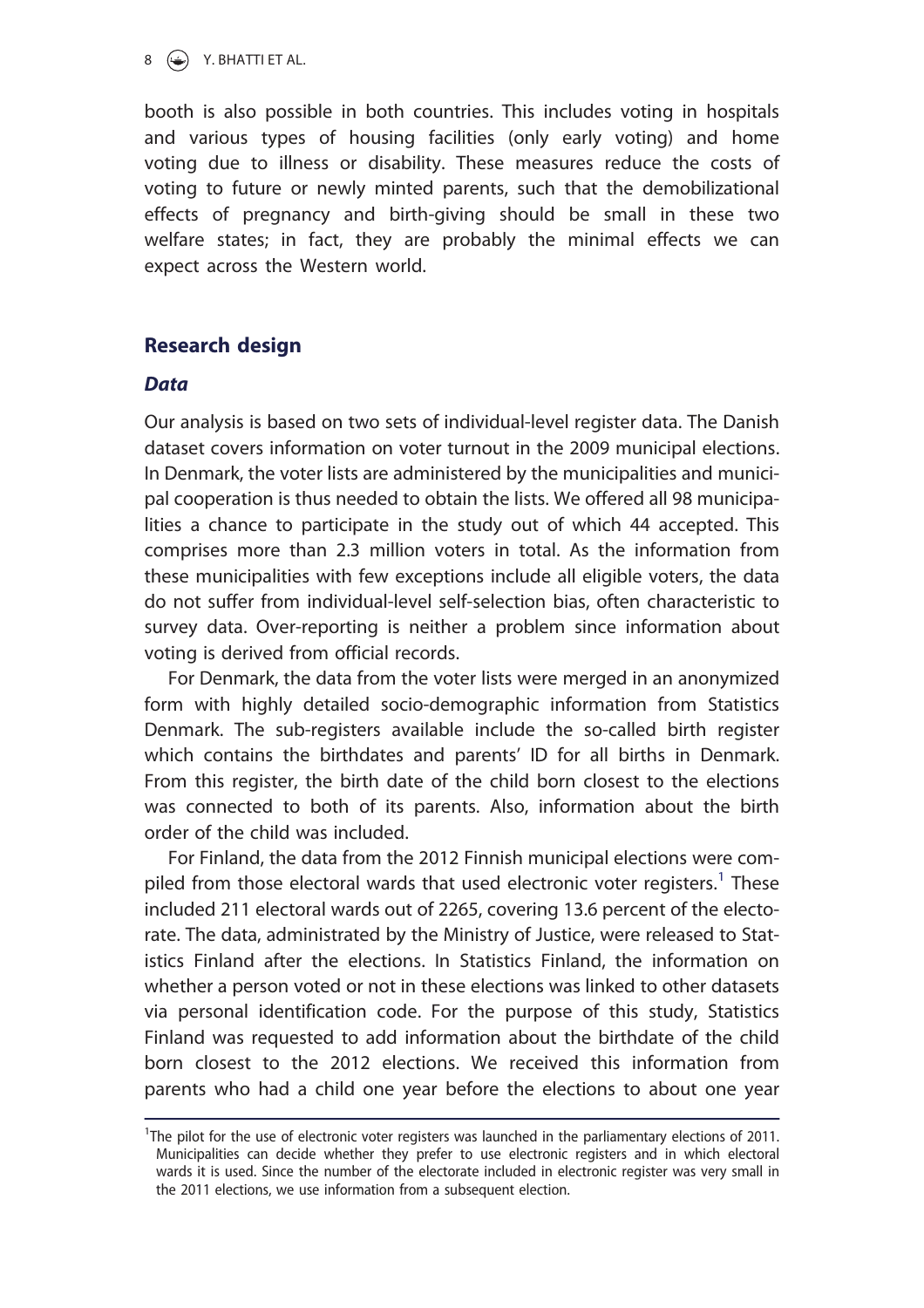and two months after the elections. The dataset also includes a variable indicating whether other children were born in the family within the time period.

### Modeling strategy

We run parallel analyses for the two countries. The empirical approach is based on a comparison of turnout among parents with varying timing of the birth of their child. Our study population consists of individuals who had a child  $\pm 1$  year from the elections in question. This gives us room to use the turnout rate of both parents before they expect a child as a baseline and to follow similar persons until after the end of the parental leave. For instance, when discussing the effect of having a child on Election Day, we compare turnout rates of parents who had a child on that day to the turnout rate of individuals who were not yet expecting a child (i.e. those who had a child about a year after the elections). The covered period (two years in total) is small enough to limit (though not eliminate) issues concerning unobserved unit heterogeneity which could occur if parents who have children at different times vary on unobserved variables. To state it differently, concentrating on births occurring  $\pm 1$  year around the elections allows us to study a time period that is essential in terms of the hypothesized mechanisms while not that long that the parents included should be expected to be very different.

The use of such a narrow window  $(\pm 1 \text{ year})$  should substantially reduce the possibility that individuals under investigation would vary substantially on other factors than the timing of the birth of their child. In order to limit this option further, we include a range of control variables commonly used in the turnout literature and which in principle also could be correlated with the timing of birth. We include the most established background characteristics such as gender, marital status, education, country of origin and citizenship. We also control thoroughly for age (dummies for age at elections in months). This is warranted given that age of a parent could be an obvious confounder as those who have children at a later point in time are likely to be older than those who have children a couple of years before (and thus vote at different rates). We also control for the birth order of the child and whether the parents have other children born close to the election. Finally, we control for geographical differences, for Denmark a municipality fixed effect (a dummy for each municipality), and for Finland the most nuanced unit available, namely a district fixed effect (a dummy for each district).

We include in the main analyses parents of all children born in the relevant period (±1 year around the elections). However, additional analyses were conducted focusing on the difference between the firstborn and later birth orders. While stress relating to becoming a parent does not seem to be lower during the second-time around (e.g. Krieg 2007), the established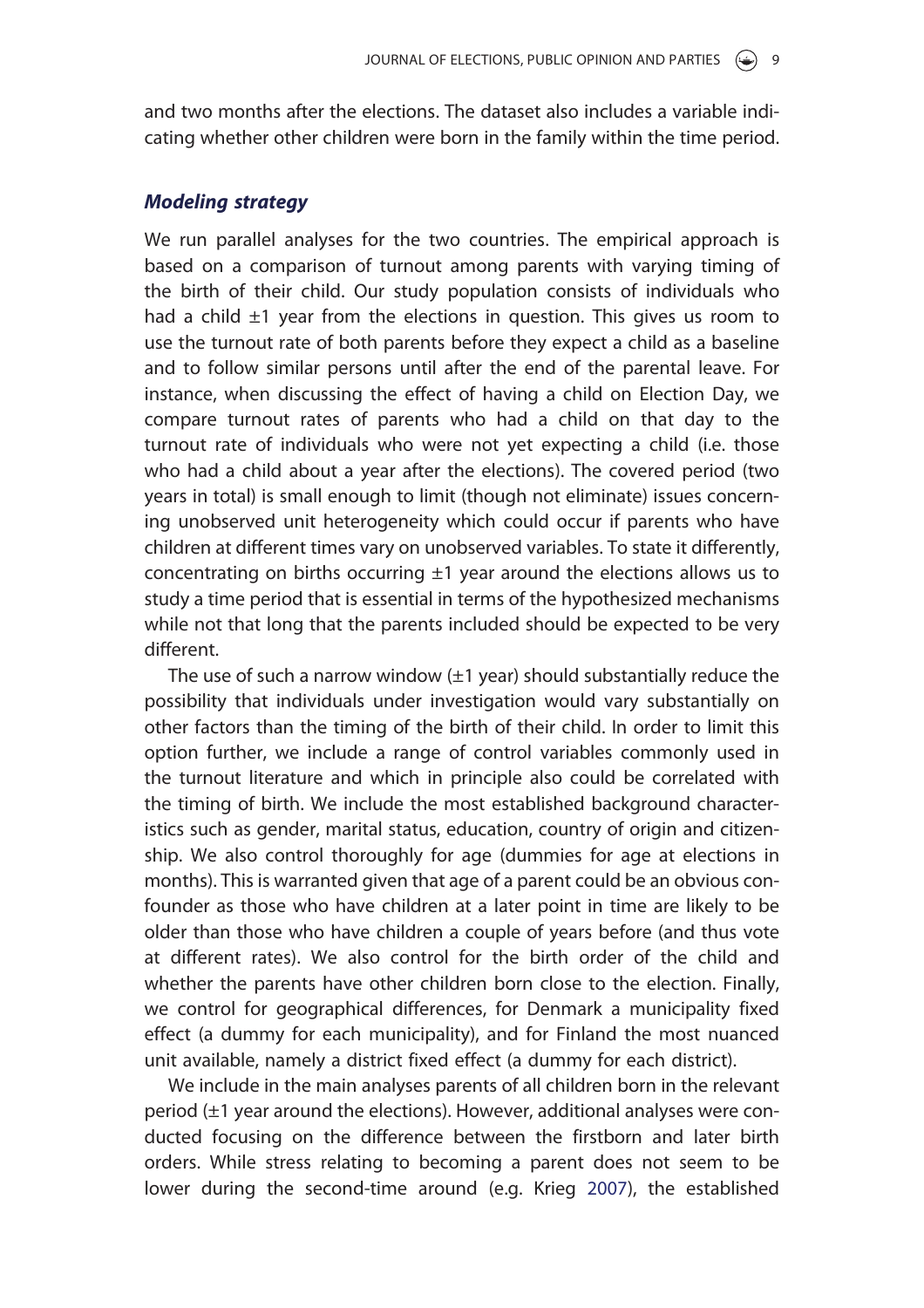parental identity and previous experiences of parenthood suggest that political implications should be milder among parents who already have children.

A major advantage of the datasets lies in their level of accuracy and precision, combined with large sample sizes. These enable a rather precise estimation of the effects even in a very narrow time span around the birth of a child. The substantial power due to the large datasets also makes it possible to examine the heterogeneity of the effects (i.e. differences in the effects among sub-groups, particularly fathers vs. mothers), especially in Denmark. As already mentioned, the datasets contain detailed background characteristics which can be included as controls in order to take into account possible differences among parents who have children at different time points.

The main disadvantage of the data concerns their cross-sectional character. The results are thus potentially vulnerable to unobserved unit heterogeneity. For instance, a Danish parent who had a child one year before the 2009 elections may be different from parents who had a child one year after the elections. Our strategy is to alleviate this problem by examining a relatively narrow time span as individuals who have marginally different timing in the birth of their child relative to the elections are probably similar. Therefore, we do not expect the problem of unobserved heterogeneity to be as serious as in many other cross-sectional studies, especially given the quality of the control variables. It should be noted that the issues related to unobserved heterogeneity are more relevant for the test of long-term effects than short-term effects (as we do here).

As both countries under scrutiny represent strong welfare states with comprehensive support networks for expecting parents with lengthy maternal and parental leaves, our analysis forms a stringent test of a possible effect of childbirth. That is, rehabilitation after labor should be easier than in some other contexts. The stringent character of our analysis is further emphasized by the inclusion of all childbirths instead of focusing only firstborns.

## **Results**

# Overall effects

We first analyze the overall influence of pregnancy and childbirth on turnout by looking at turnout among parents before, during and after childbirth. In order to take a first peek at the relationship, Figure 1 shows the bivariate relationship between childbirth and parental turnout in the two elections plotted during a  $\pm 1$ -year interval and a more fine-grained  $\pm 1$ -month period, where numbers on the *X*-axis denote the age of the child on Election Day. The vertical lines indicate the day of the elections. To the left of this line, we find the turnout among expecting parents, and to the right of that vertical line, we find the turnout among parents with newborns. At the vertical line,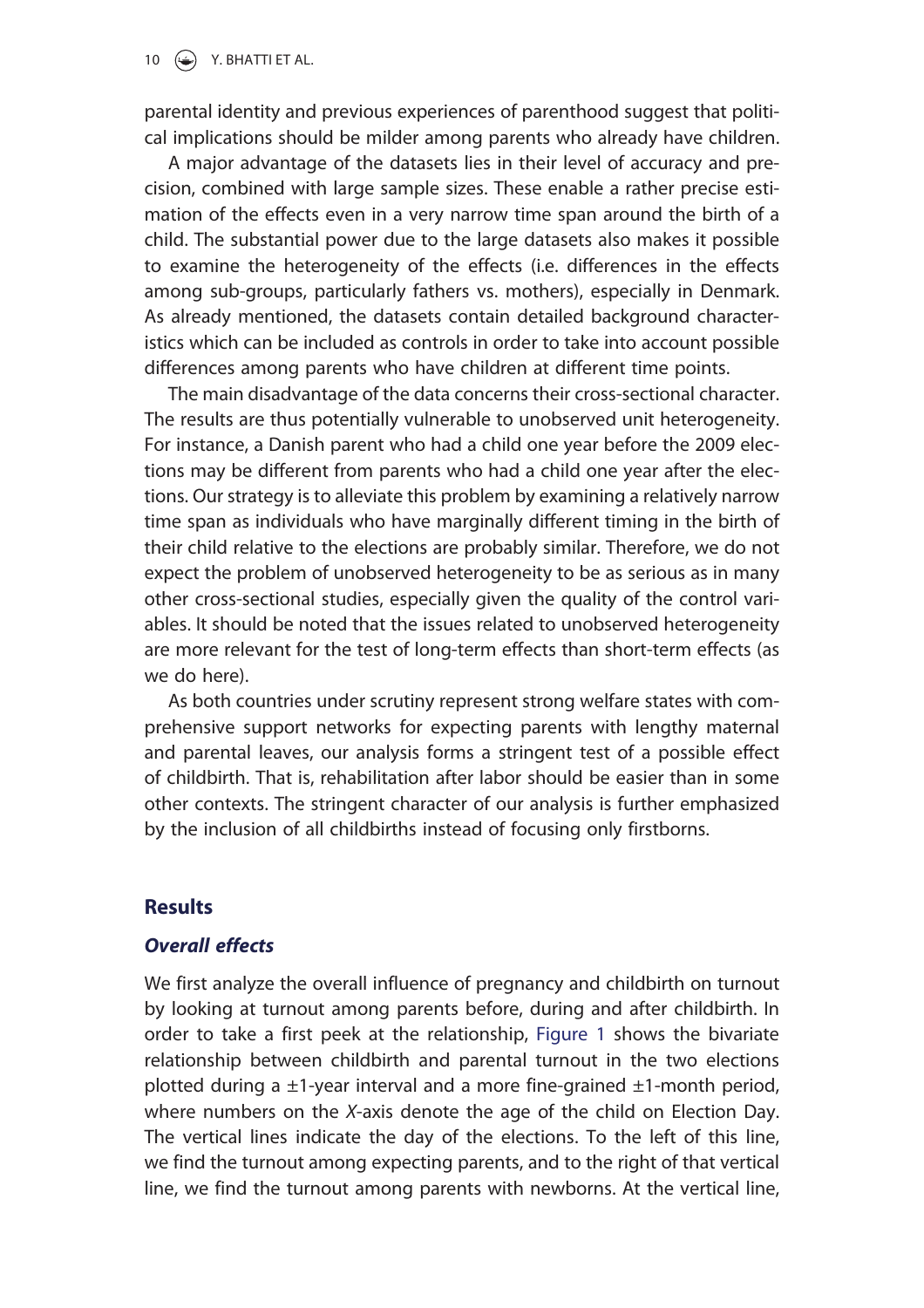

Figure 1. Turnout as a function of age of a child at the time of the elections in Denmark and Finland.

Note: In the left-hand panels, one data point equals a 10-day increment. In the right-hand panels, one data point equals one day in order to better distinguish individual days close to the elections.

we see the turnout when the baby is born on Election Day. Individuals situated on the most left (e.g. −365 to −270 days) are those who are not yet expecting and thus treated as the baseline in subsequent models. This range covers parents who deliver their baby after the elections and thus had not commenced pregnancy at −365 to −270 days, but who will have become pregnant after that.

Figure 1 shows a substantial drop in turnout when a child is born around election time, especially in the Danish case. This pattern is consistent with a demobilizing effect of childbirth. However, the period for the decline in turnout is fairly short. In Denmark, turnout is close to 60 percent almost during the entire two-year period covered in the analysis and remains high close up to the delivery. That is parents generally maintain a relatively high turnout level regardless of the closeness of their child's birthday to the election date. Nevertheless, there is a sharp drop when a child is born close to the election, most of the original turnout rate is regained after not too long. The pattern in Finland is essentially similar. The drop is even shorter in time and only visible in a more detailed graph with  $\pm 30$  days.

In Figure 2, we examine whether the observations obtained in bivariate models hold in a more elaborate analysis. Parental turnout is used here as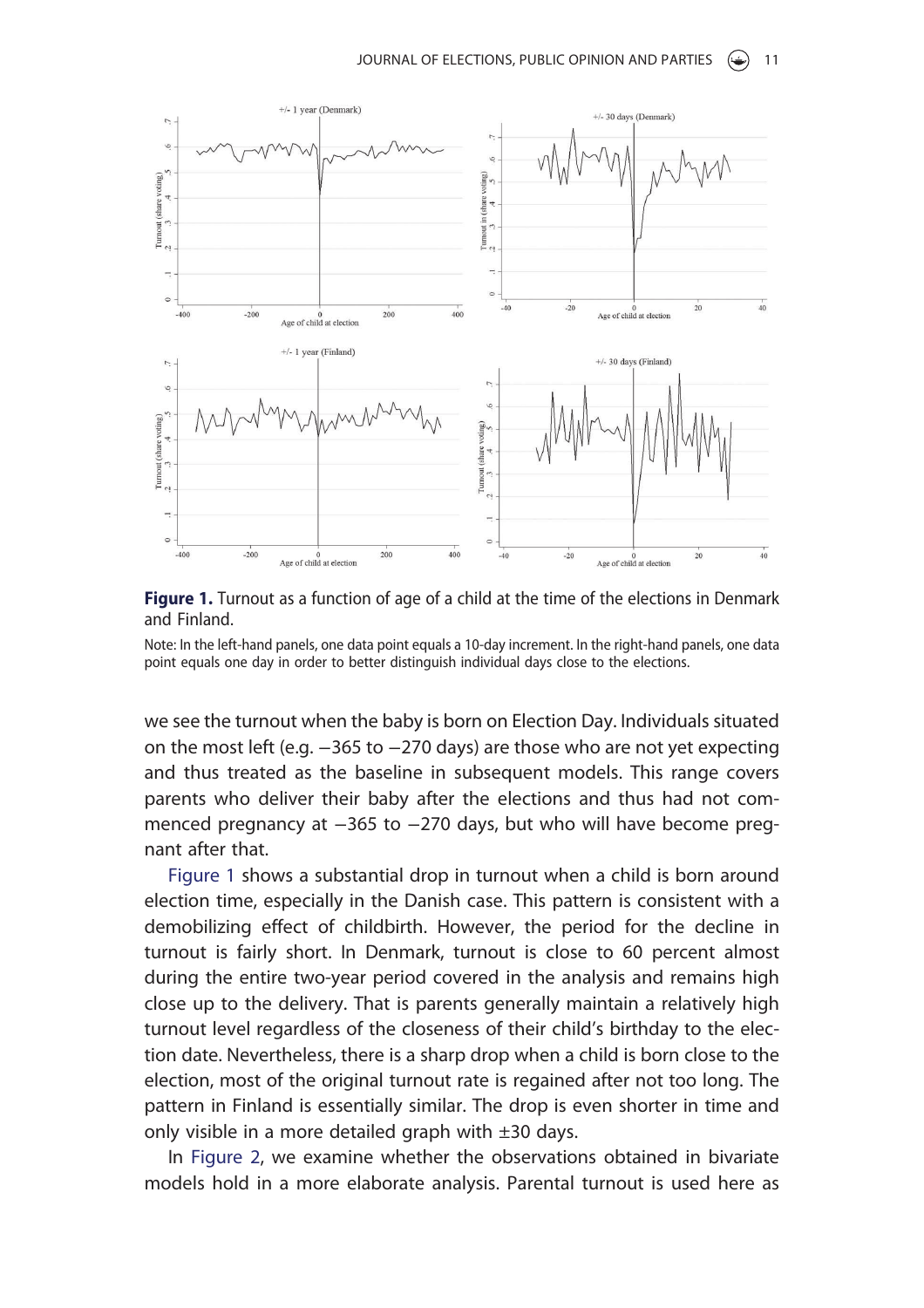

**Figure 2.** Turnout as a function of the age of the child on Election Day (average marginal effects from logistic regressions).

Note: See Table A2 (logit coefficients) and A3 (average marginal effects) of the online appendix for full models. The models control for gender, marital status, education, country of origin, citizenship, birth order, other children born close to elections, age dummies and geographical dummies. Summary statistics can be found in Table A1 of the online appendix.

the dependent variable. Age of the child is modeled as dummy variables indicating age in days on Election Day, with negative values indicating days before the delivery and positive numbers days after the delivery. As small changes in time are likely to matter more near childbirth, we create more fine-grained dummies when the age of a child at the time of elections approximates zero. In the figure, the left part of the *X*-axis indicates parental turnout when their child was born before the elections, whereas the right one indicates turnout figures among parents who had children after the elections. Again, the baseline period is always from −365 to −270 days. The coefficients depicted in Figure 2 are average marginal effects.

Figure 2 affirms that there is an evidence of a substantial decline in turnout due to childbirth in both Denmark and Finland, although the effect is somewhat larger in Denmark. Parents delivering a child on the same day that elections were held have a 41-percentage points lower probability of voting in Denmark (see Table A3 of the online appendix for the exact numerical results) and 35 percentage points lower in Finland than those who are about to become pregnant (the base category is −365 to −271 days, i.e. a group not pregnant on Election Day).

Interestingly, turnout does not attenuate substantially before giving birth as even the −7 to −1-day dummy is insignificant in both countries. Also, during the postnatal period, participation increases quickly. Parents with a child born one to seven days before the elections are 19 percentage points (Denmark) and 10 percentage points (Finland) less prone to vote than the base group. For parents with children born 8 to 14 days before the elections were held, the corresponding figures are diminished to six and one percentage points (the Finnish figure is even insignificant). Although turnout continues to increase in Denmark, the effects remain negative in tendency, and at our last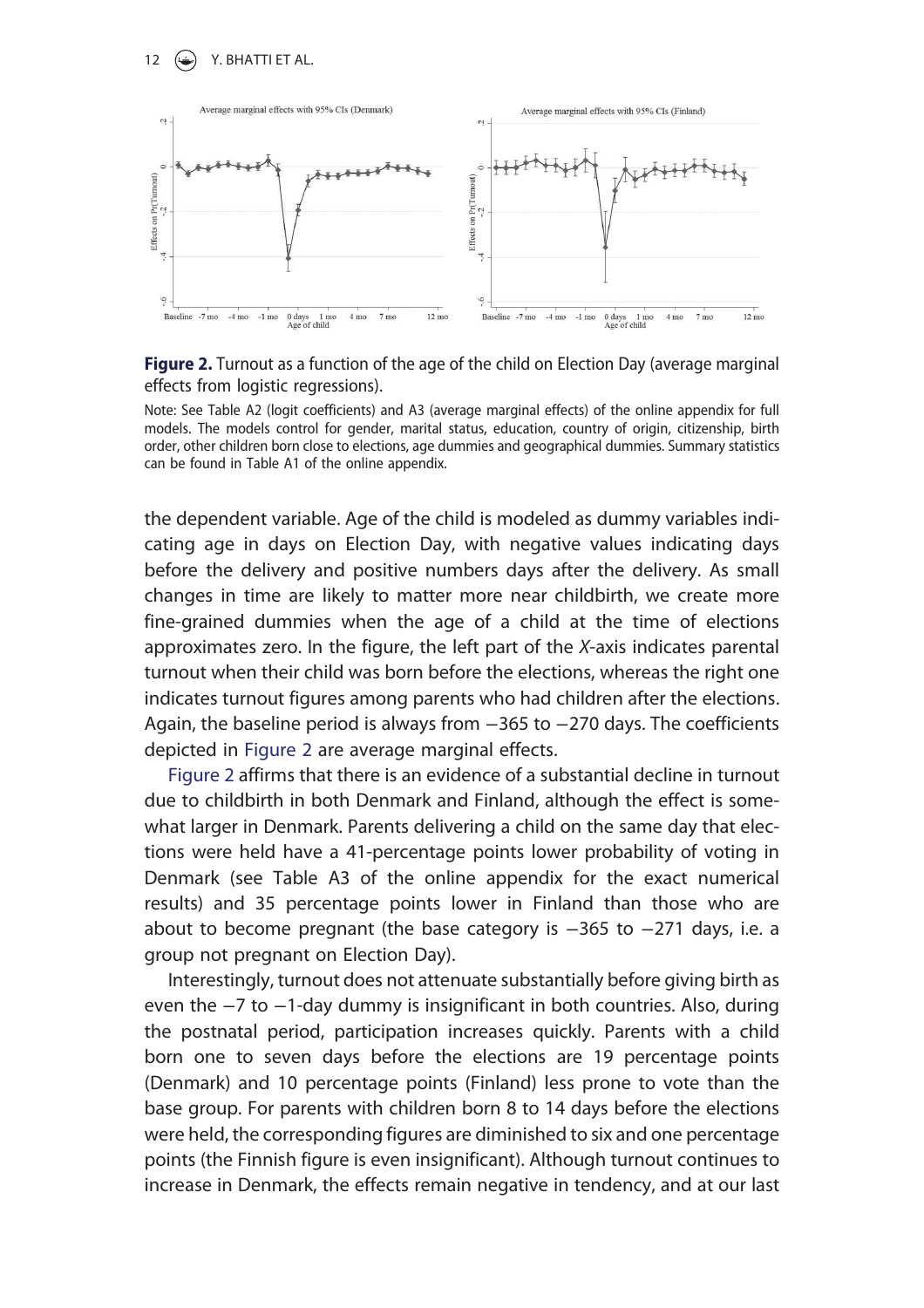point of measurement, it is significantly negative in both countries, possibly because this is the time both parents are working again. The main takeaway point is that parental turnout drops sharply during a short period after the childbirth, but most (though not all) of the drop is regained not long thereafter.

It is worth noting that we did not find any indications of positive effects of early pregnancy and the later postnatal period. Apart from one single coefficient in each country, all coefficients are either insignificant or negative in direction. It is somewhat surprising that turnout remains low even during the later period of parental leave. Thus, it does not seem to be the case that voting among freshly minted parents increases due to an enhanced sense of civic duty or other potential mechanisms during the immediate period after the childbirth. Alternatively, while civic duty may play a role, it is dwarfed by the negative mechanisms. Naturally, our findings do not imply that such parenthood boost in turnout could not occur in the long run, as we present here simply short-run effects.

In additional analyses (reported in the online appendix), we made a range of extensions to our models. First, we tested the influence of the birth order of the child. The psychological effects of parenthood may be stronger for the firstborn child compared to children that follow. To examine this further, we re-calculated the models in Figure 2 with interactions between the birth timing dummies and a dummy indicator for child order (firstborn vs. other birth numbers). Figure A1 in the online appendix shows that the detected pattern is the same for firstborns and subsequent children. Yet, there is some tendency for stronger negative effects among parents having their first child when the child is born close to the elections. This finding is consistent with a larger psychological impact of the firstborn and a tradition of longer hospitalization for the first-time parents. For instance, Danish parents whose child was born on the same day as the elections took place experience a negative effect of 48 percentage points compared to about 34 percentage points for those having children with a later birth order.

We also estimated effects outside the  $\pm 1$ -year range. This is only possible for Denmark since for Finland we only have access to data for a shorter time period. It should also be noted that when increasing the window examined, the concerns of unobserved unit heterogeneity increases as individuals having children several years apart could plausibly differ on other variables. These reservations aside, the analysis indicates that the effects remain at the same negative level as the effects after 12 months (see Figure A2 in the online appendix). Overall, Figure A2 shows that the recovery has almost reached pre-pregnancy levels after one year but there is a slight amount of turnout that is not recovered at all in the period under investigation. This in itself is an important result that will inform the analysis of differences in political behavior more broadly, especially as they come from contexts with generous welfare state support for the parents.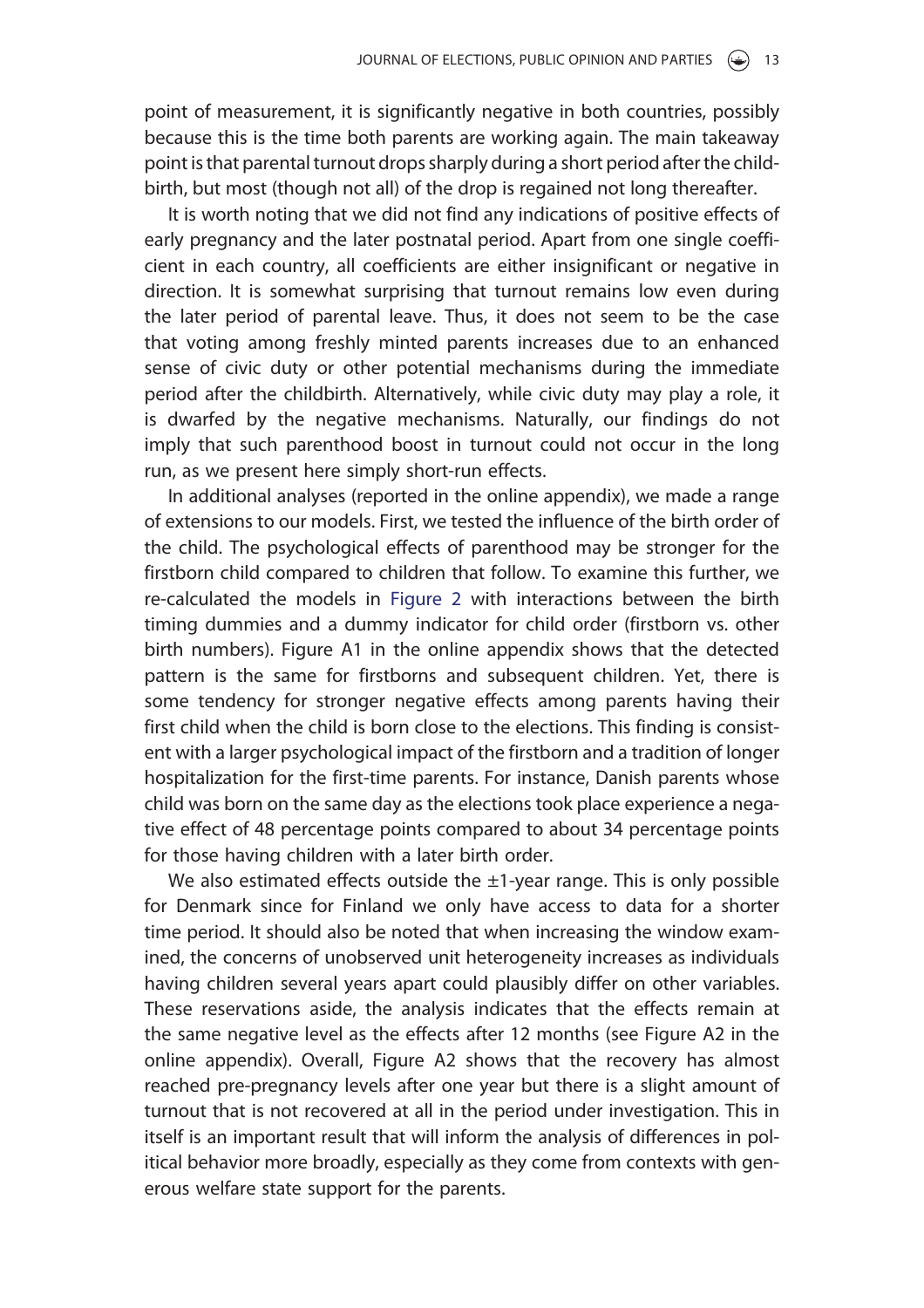#### 14  $\left(\bigstar\right)$  Y. BHATTI ET AL.

## Gender differences

Next, we address the question of whether the effect of pregnancy and childbirth on turnout is gender-differentiated. Any positive or negative effects of childbirth could have a stronger impact on mothers as they are often thought to be more influenced on average by childbearing and delivery, have more contacts with care institutions during the pregnancy and spent more time with a newborn and possibly other parents. In Figure 3, we test this hypothesis based on logistic regression models identical to those presented in Figure 2 but including interactions between the birth dummies and the gender of a parent. A numerical representation of the effects can be found in the online appendix (Table A4).

In Denmark, there is a clear tendency of a stronger negative effect of childbirth among mothers as compared to fathers. The negative marginal effect for women is higher than for men until several months after the birth, though only significantly so in the immediate period after the birth (until 1 month, see Table A4 and Figure A3 in the online appendix for differences in the marginal effects between women and men). The demobilizing effect of having a child one to seven days before the elections is around 13 percentage points for fathers, while the corresponding figure is twice as high for mothers (26 percentage points). In the period from 8 to 14 days, men are only two percentage points below their baseline, whereas women are 11 percentage points below their baseline and at 15–30 days the numbers are one percentage points for men and five percentage points for women. Thus, men regain their previous participation rates faster than women. This may reflect the fact that women are physically affected after a delivery or that they simply bear a larger part of the burden of childcare and thus have less time and interest for societal activities, such as gathering political information and voting. Alternatively,



#### **Figure 3.** Turnout as a function of the age of the child on Election Day interacted with gender (average marginal effects from logistic regressions).

Note: Average marginal effects with 95% confidence intervals shown. The base category for age is –365 days to –271 days. The models control for gender, marital status, education, country of origin, citizenship, birth order, other children born close to elections, age dummies and geographical dummies.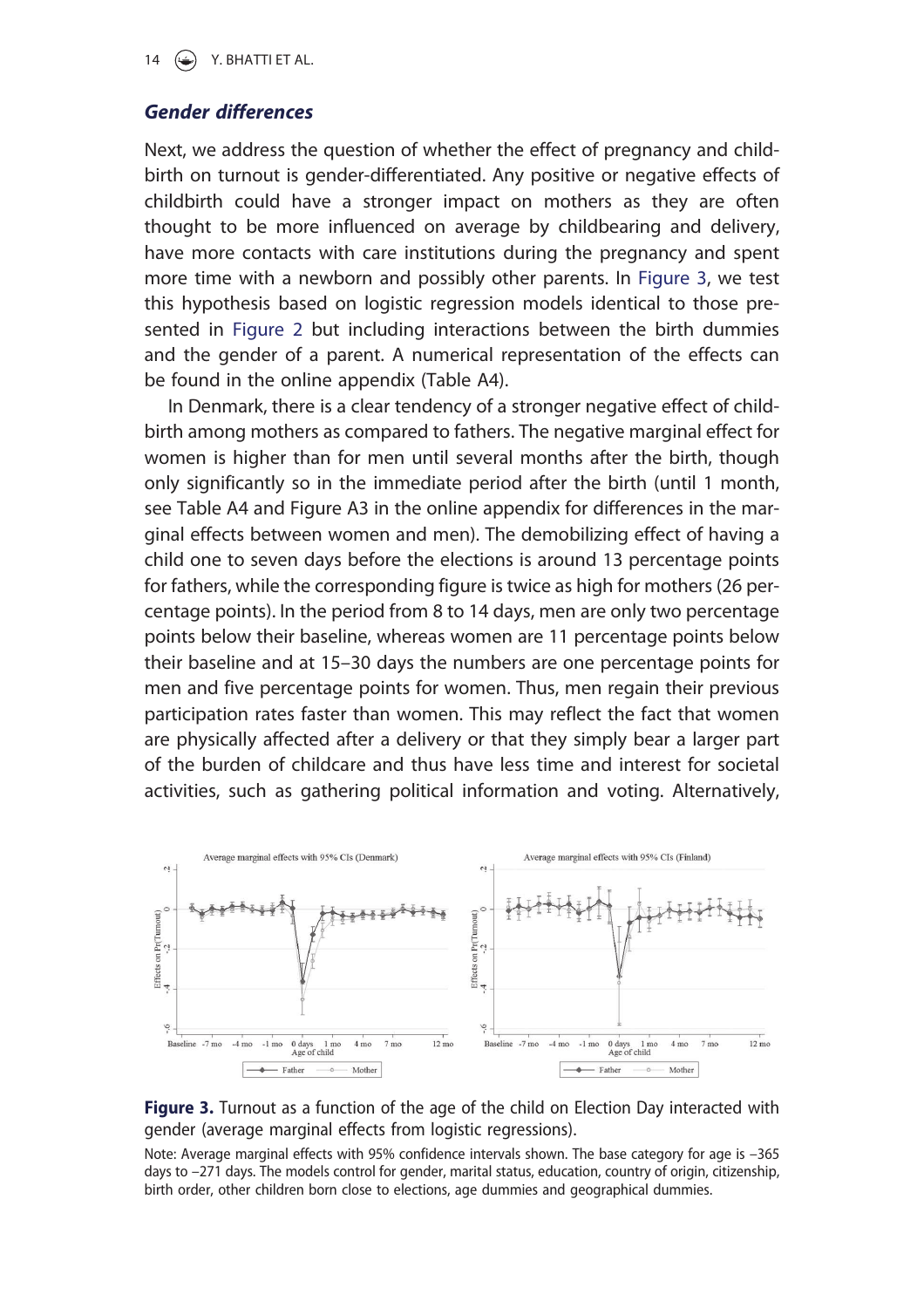women with longer parental leaves lag behind men because re-integration into work contributes to a faster recovery in turnout.

#### Socioeconomic differences among mothers

Our research design allows us to investigate three potential scenarios of the differential effects of pregnancy and childbirth across various levels of socioeconomic status. They can lead to increased, diminished or no effects on inequality of voter turnout between SES groups. We re-estimate the model from Figure 2 for the sample of mothers and include an interaction between timing of birth and important correlates of voting. Figure 4 shows the average marginal effect from three models focusing on age, education and marriage specifically (numerical marginal effects can be found in the online appendix in Table A5 for Denmark and Table A6 for Finland while graphical illustration of the difference between the marginal effects for the groups depicted can be found in Figures A4–A6).

There are some tendencies for larger negative marginal effects of childbirth for socioeconomic groups that normally vote in high numbers and who have more socioeconomic resources compared to more disadvantaged groups, implying some degree of convergence in voter turnout when we measure changes in percentage points. In Denmark, the grey line (40-year-olds) is below the black line (20-year-olds) in the first couple of months, though only significantly so in one of the first-time intervals after birth. Similar patterns can be seen for education and to some extent marriage in Denmark, but again only for a few intervals. Especially when a child is born, the high SES groups seem to show more decline in turnout than low SES groups. That is, women who are older, married and have higher education show a somewhat slower recovery of voter turnout over the first months with their newborn than their low SES counterparts. Overall, scenario two seems to be confirmed: women with higher SES resources seem largely more affected by childbirth, thus reducing the differences between mothers of low and high SES backgrounds at the time of childbirth. That is an interesting finding which we will discuss further in the conclusion. In Finland, we do not observe very robust evidence of convergence – though there are some (mainly insignificant) tendencies in the same direction as in Denmark. One reason might be that in Finland it is much more common to vote early (about 45%) compared to Denmark (about 5%). This societal norm and tradition might allow Finns to better address potential constraints of anticipated childbirth on turning out to vote as it is more likely that the expecting parents will vote early in Finland compared to Denmark where early voting is considered very atypical. It might be the case then that widespread use of early voting thus mitigates potential negative effects of childbirth on voting especially in Finland.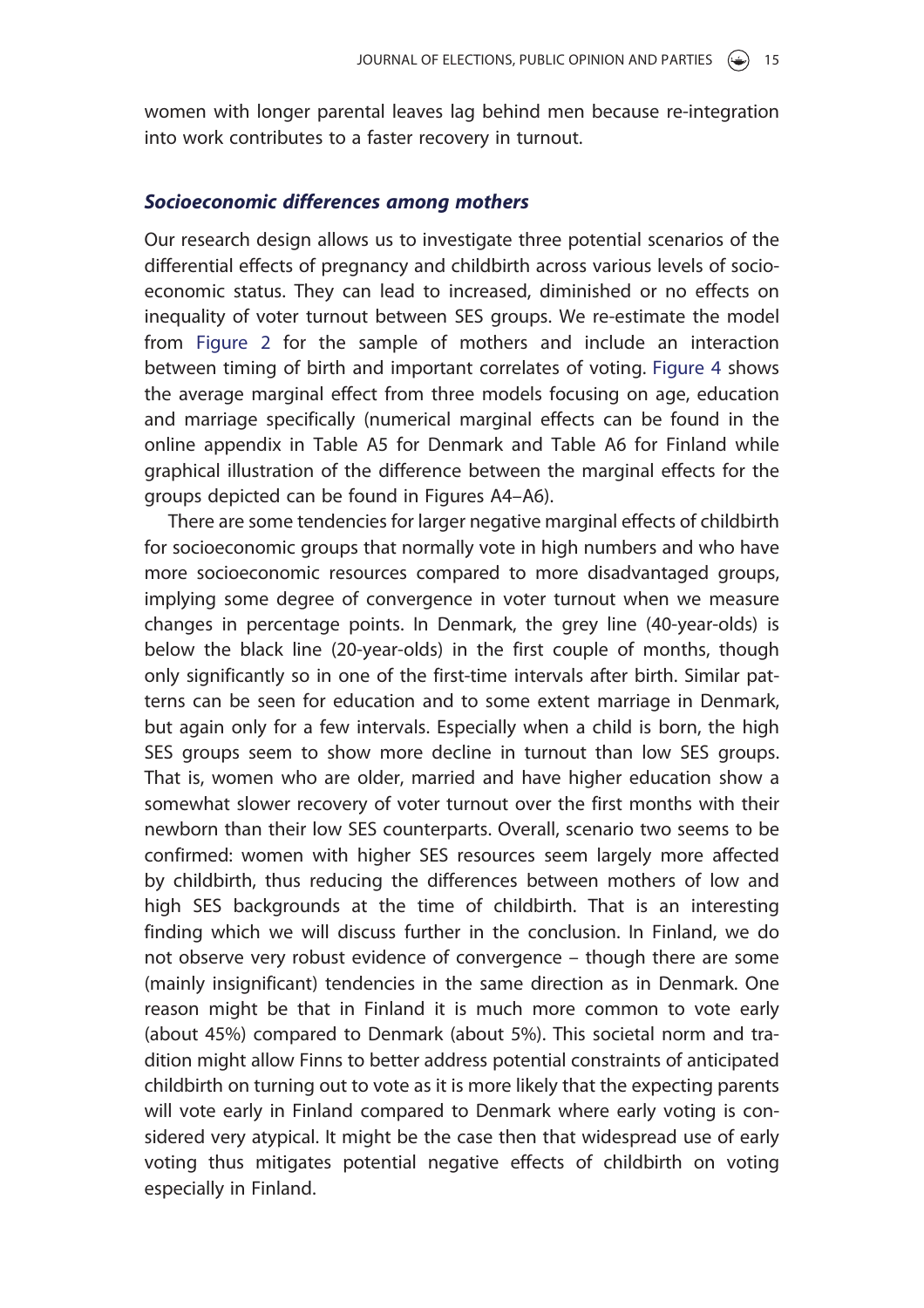16  $\left(\bigstar\right)$  Y. BHATTI ET AL.



Figure 4. Turnout as a function of the age of the child on Election Day interacted with age, education and marital status, respectively (average marginal effects from logistic regressions).

Note: Average marginal effects with 95% confidence intervals. The base category for age is -365 days to -271 days. Note that the category of "0" equals 0 to 1 day for education and marriage in Finland due to too few observations. Control variables for both countries include gender, education (in the education models a continuous version of education is used), country of origin, citizenship, civil status (a dummy variable is used in the marriage models), birth order (firstborn vs. others), other children born close to elections, age dummies (in the age models a continuous version of age is used) and geographical dummies.

# Conclusions

This study has investigated the effect of childbirth and early phases of parenthood on turnout. While we cannot detect the exact causal mechanism between the early phases of parenthood and turnout, we can nonetheless provide a precise estimate of the effect size. Overall, the results indicate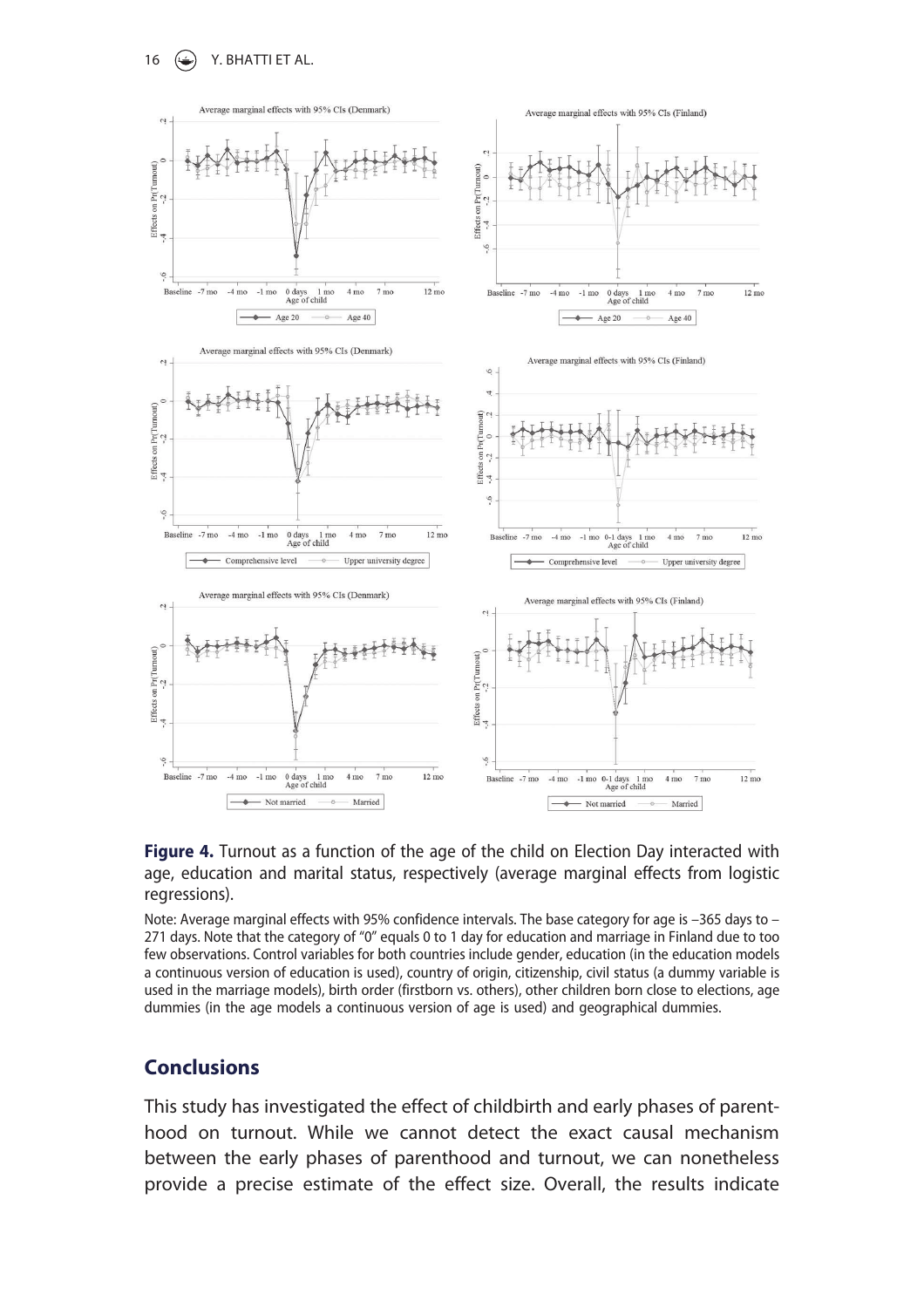that both women and men are affected by childbirth at least temporarily, though women more so. In a bigger picture, this dip matters less as it is so short that most individuals who experience childbirth will not be affected, although elections are held rather frequently. The finding that after the initial drop in childbirth turnout increase, but still remain significantly lower compared to prior levels is more important. Even when looking at a longer period (for Denmark), the loss in voter turnout is not completely recovered. Our study thereby shows that even in countries with extended parental leave arrangements and good childcare facilities, we see that the transition to parenthood has a small dampening effect on voter turnout when children are very young. This is an important result which has not been previously shown as clearly as we do here. This negative effect seems much milder in Finland, where the widespread use of early voting seems to prevent big losses in voter turnout around childbirth.

There are also indications that recovery periods after childbirth are slower for women with higher socioeconomic background compared to those with lower socioeconomic background. In that sense, childbirth seems to override the usual political inequalities across varieties of socioeconomic background, at least temporarily. One interpretation is that childbirth has fundamental physical and psychological consequences that trump otherwise common determinants of turnout (i.e. socioeconomic background). While these effects are not large, they should be seen as one of the few circumstances in which the importance of socioeconomic background for turnout becomes insignificant.

Overall, however, while our study shows that pregnancy and childbirth have demobilizing implications for electoral participation, especially for women, we note that they are mostly temporary. After 210 days after childbirth in Denmark and roughly 60 days in Finland, nearly all demobilization has disappeared. This is a result which is most likely due to the various services offered in Nordic welfare states, which provide comparatively strong societal support for the mother and the newborn. It is likely that other contexts will see a slower recovery for the participation of the mother.

How do we interpret the differences between the two countries? In both countries, childbirth lowers turnout significantly, for both women and men. The gender differences are larger in Denmark. In Finland, we do not find significant differences between men and women, and the point estimates for the two gender groups are similar after only a couple of weeks and show altogether small effects of childbirth. Further research can determine which aspects of parental leave policies or health policies might be responsible for this finding. Although both counties offer early voting policies, we have noted here the different norms and cultures around early voting, which might have helped to diminish a larger loss on voter turnout for new parents, particularly mothers in Finland. This insight might need further research to justify potential policy changes.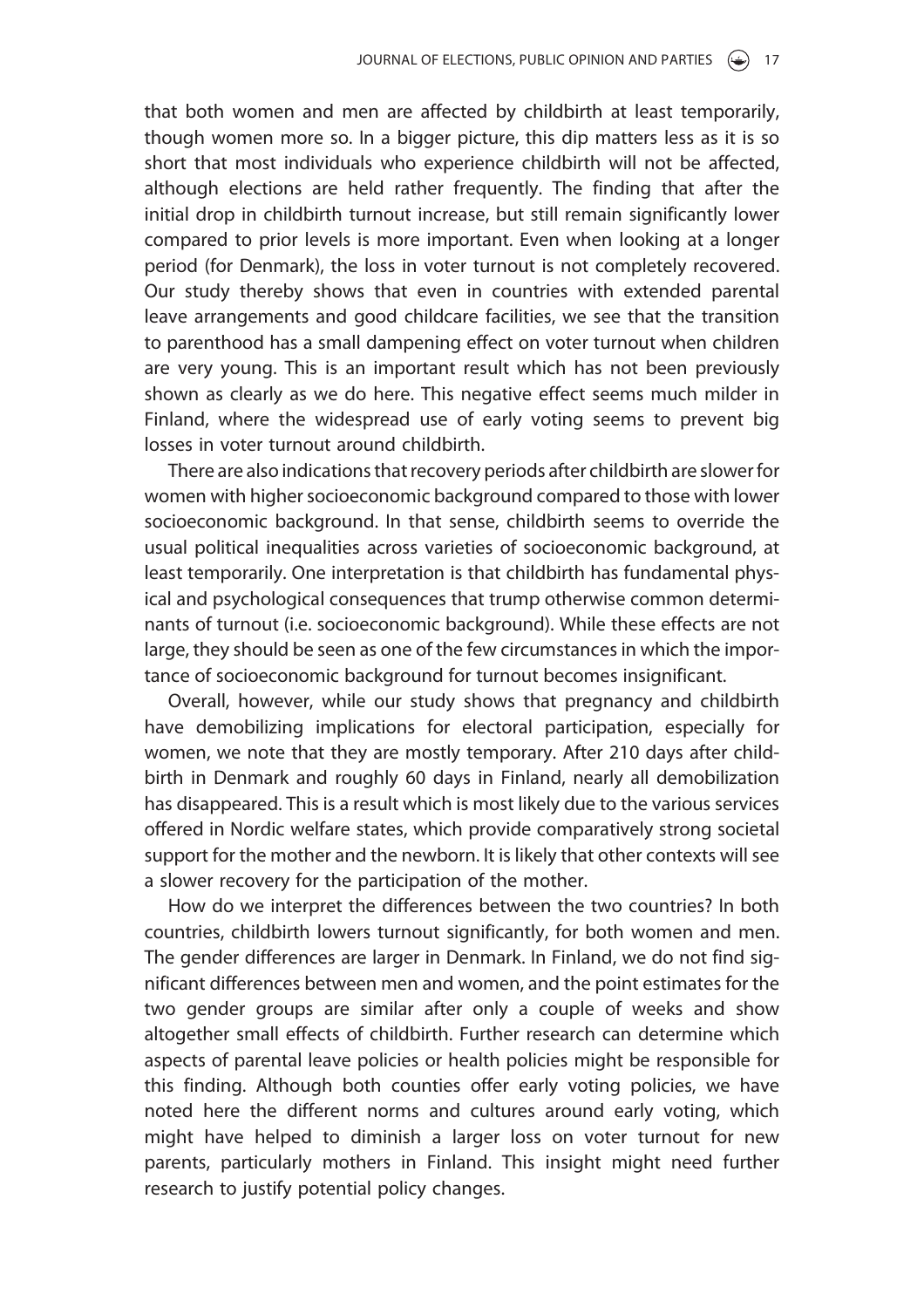How generalizable are our results to other contexts? The sharp downturn in turnout around the days of childbirth, as well as the quick recovery, indicates that welfare states managed to deal with substantial physical and psychological burdens of the individual in such life-shaping moments. The demobilization we find can be seen as the minimal baseline, which would be much higher in non-Nordic welfare states.

Lastly, turnout is a somewhat crude measurement of political participation. What we gain in sample size and measurement accuracy by using register data on turnout, we lose in the nuance of political participation. Especially among women in the Nordic countries, turnout is perceived to be the normal; most women vote, simply. The fact that we find that some women take longer to return to vote indicates that they will take even longer to return to other types of political participation. It is probably likely that we would find even stronger demobilizing effects on more demanding forms of political participation, as well as participation that is less bound by social pressure from the immediate surrounding such as participation in demonstrations, or more individualized forms such as consumption of political information).

# Disclosure statement

No potential conflict of interest was reported by the authors.

# Funding

This work was supported by Academy of Finland [grant number 273433], Det Frie Forskningsråd [grant number 12-124983], Knut och Alice Wallenbergs Stiftelse [grant number KAW 2017.0245] and Vetenskapsrådet [grant number 2015-01546].

# Notes on contributors

Yosef Bhatti is a PhD in Political Science. His work is published in journals such as British Journal of Political Science, Electoral Studies, International Journal of Public Opinion Research, Journal of Elections, Public Opinion & Parties, Public Choice, Social Forces and West European Politics".

Kasper M. Hansen is Professor of Political Science, University of Copenhagen, Department of Political Science. His research focuses on political behavior: Elections, referendums, voting behavior, turnout, and public opinion. His has published articles in e.g., Political Behavior, British Journal of Political Science, Political Communication, European Journal of Political Research, Party Politics, Electoral Studies, Journal of Elections, Public Opinion and Parties, International Journal of Public Opinion Research, Scandinavian Political Studies, Public Administration. He is currently PI for Danish National Election Study and the Danish Turnout project. www.kaspermhansen.eu

**Elin Naurin** is an Associate Professor at the Department of Political Science, University of Gothenburg with a wide interest in research on democratic representation and public opinion. She is a Wallenberg Academy Fellow and the PI for the project The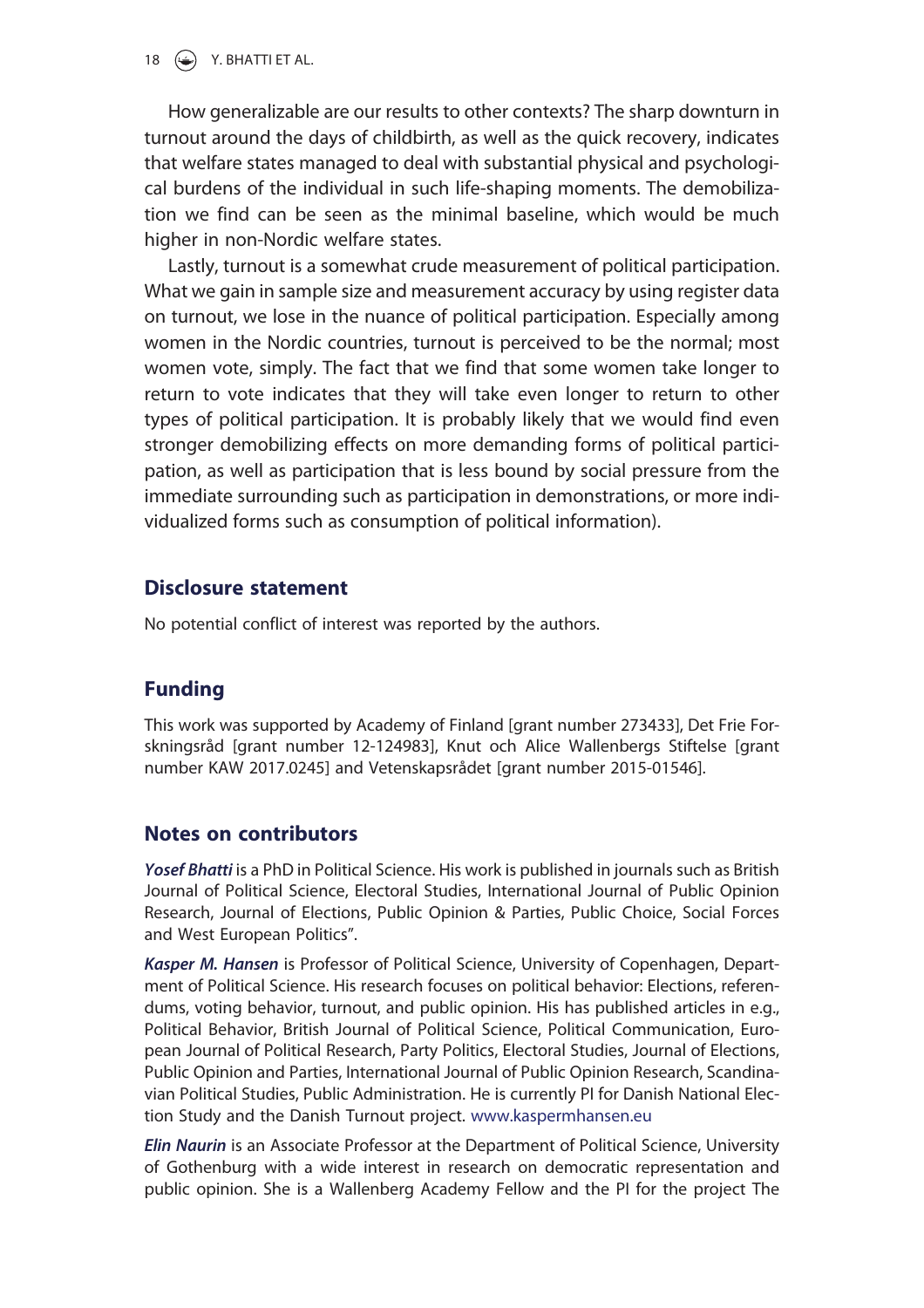Political Effects of Pregnancy, financed by Knut and Alice Wallenberg Foundation as well as for the project Inward or outward: How pregnancy shapes political orientations, financed by the Swedish Research Council. Naurin's work is published in journals such as American Journal of Political Science, British Journal of Political Science, Comparative Political Studies, Political Studies and West European Politics.

Dietlind Stolle is Professor in Political Science at McGill University and the Director of the Inter-University Centre for the Study of Democratic Citizenship (CSDC). She conducts research and has published on voluntary associations, trust, institutional foundations of social capital, ethnic diversity, and new forms of political participation. Her newest book is "Political Consumerism—Global Responsibility in Action" (2013) by Cambridge University Press (with Michele Micheletti). Stolle is co-PI of the project Inward or outward: How pregnancy shapes political orientations, financed by the Swedish Research Council.

Hanna Wass is an Academy Research Fellow and university lecturer in the Faculty of Social Sciences at the University of Helsinki. She is a work package director in projects "Tackling the Biases in Bubbles in Participation (BIBU)", funded by the Strategic Research Council, and "Elections Go! (EGO)", funded by the European Commission. She is a member of the steering committee for the Finnish National Election Study, and the co-convener of the ECPR standing group "Public Opinion and Voting Behavior". Her work has been published in journals such as Political Research Quarterly, Electoral Studies, the European Journal of Political Research and Political Science Research and Methods. She is a co-author of the book "Health and Political Engagement" (Routledge 2017).

# **ORCID**

*Elin Naurin* http://orcid.org/0000-0002-7091-994X

## References

- Andersson, Matthew A., Jennifer Glass, and Robin W. Simon. 2014. "Users Beware: Variable Effects of Parenthood on Happiness Within and Across International Datasets." *Social Indicators Research* 115: 945–961.
- Avison, William R. 1997. "Single Motherhood nd Mental Health: Implications For Primary Prevention." *Canadian Medical Association Journal* 156 (5): 661–663.
- Banducci, Susan, Laurel Elder, Steven Green, and Daniel Stevens. 2016. "Parenthood and the Polarisation of Political Attitudes in Europe." *European Journal of Political Research*. First Published date 11 August 2016.
- Barlow, Constance A., and Kathleen V. Cairns. 1997. "Mothering as a Psychological Experience: A Grounded Theory Exploration." *Canadian Journal of Counselling* 31 (3): 232–247.
- Bost, Kelly K., Martha J. Cox, Margaret R. Burchinal, and Chris Payne. 2002. "Structural and Supportive Changes In Couples' Family And Friendship Networks Across The Transition To Parenthood." *Journal of Marriage and Family* 64 (2): 517–531.
- Brady, Henry E., Sidney Verba, and Kay Lehman Schlozman. 1995. "Beyond SES: A Resource Model of Political Participation." *American Political Science Review* 89 (2): 271–294.
- Conley, Dalton, and Emily Rauscher. 2013. "The Effect of Daughters on Partisanship and Social Attitudes Toward Women." *Sociological Forum* 28: 700–718.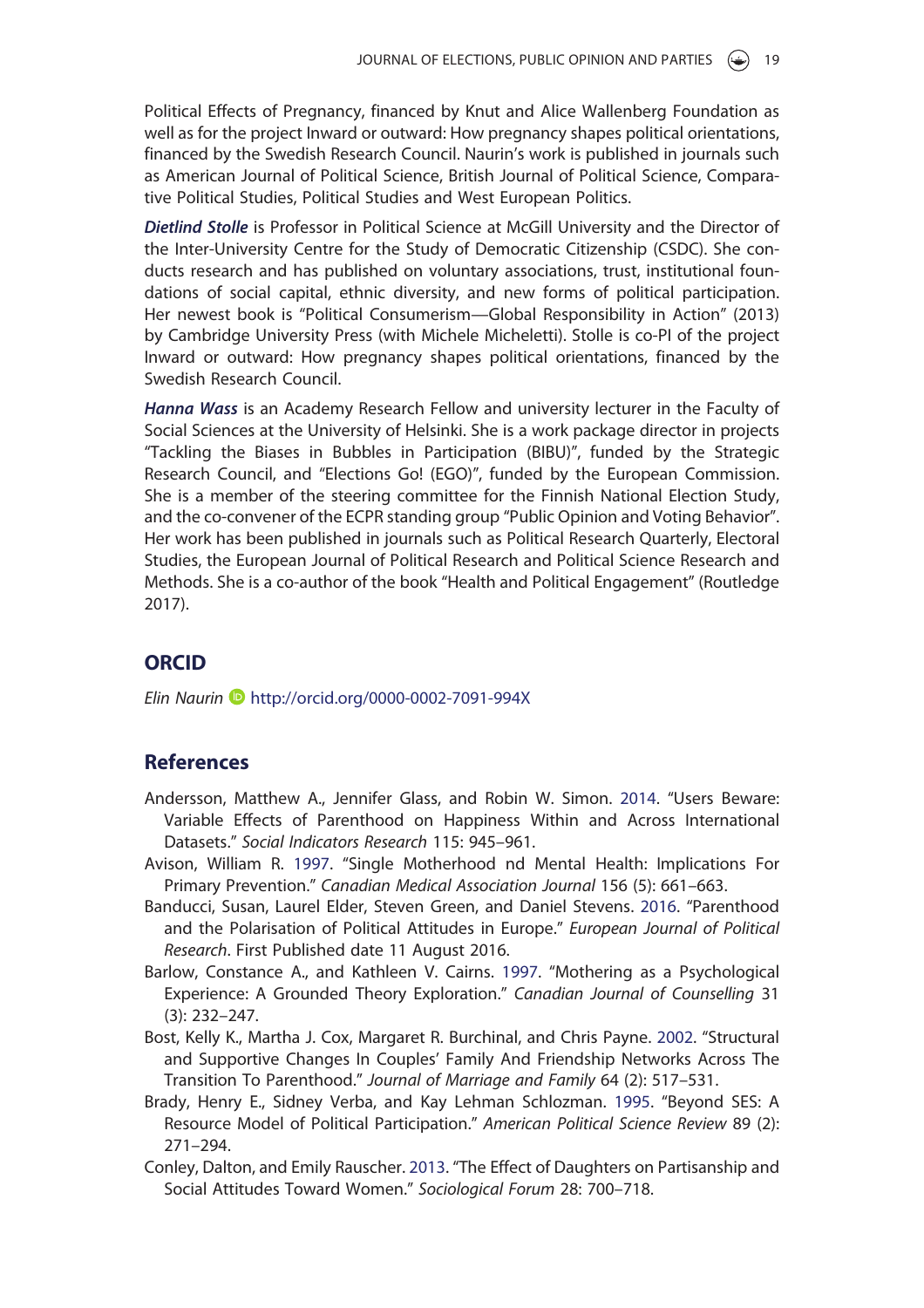- 20  $\left(\bigstar\right)$  Y. BHATTI ET AL.
- Coyle, Karen L., Yvonne Hauck, Patricia Percival, and Linda J. Kristjanson. 2001. "Ongoing Relationships with a Personal Focus: Mothers' Perceptions of Birth Centre Versus Hospital Care." *Midwifery* 17 (3): 171–181.
- Denny, Kenny, and Orla Doyle. 2007. "Analysing the Relationship Between Voter Turnout and Health in Ireland." *Irish Medical Journal* 100 (8): 56–58.
- Elder, Laurel, and Steven Greene. 2007. "The Myth of 'Security Moms' and "NASCAR Dads": Parenthood, Political Stereotypes, and the 2004 Election." *Social Science Quarterly* 88 (1): 1–19.
- Elder, Laurel, and Steven Greene. 2012. "The Politics of Parenthood Effects on Issue Attitudes and Candidate Evaluations in 2008." *American Politics Research* 40 (3): 419–449.
- Emmanuel, Elizabeth, and Winsome St John. 2010. "Maternal Distress: A Concept Analysis." *Journal of Advanced Nursing* 66 (9): 2014–2015.
- England, Paula. 2005. "Gender Inequality in Labor Markets: The Role of Motherhood and Segregation." *Social Politics* 12 (2): 264–288.
- Galea, Liisa A. M., Kristina A. Uban, Jonathan R. Epp, Susanne Brummelte, Cindy K. Barha, Wendy L. Wilson, Stephanie E. Lieblich, and Jodi L. Pawluski. 2008. "Endocrine Regulation of Cognition and Neuroplasticity: Our Pursuit to Unveil the Complex Interaction Between Hormones, the Brain, and Behaviour." *Canadian Journal of Experimental Psychology* 62 (4): 247–260.
- Goodyear-Grant, Elizabeth, and Amanda Bittner. 2017. "The Parent Gap in Political Attitudes: Mothers Versus Others." In *Mothers and Others. The Role of Parenthood in Politics*, edited by Melanee Thomas, and Amanda Bittner, 201–225. Vanconver: UBS Press.
- Harell, Allison, Stuart Soroka, Shanto Iyengar, and Valérie Lapointe. 2017. "Attitudes Towards Work, Motherhood, and Parental Leave in Canada, the United States, and the United Kingdom." In *Mothers and Others. The Role of Parenthood in Politics*, edited by Melanee Thomas and Amanda Bittner, 247–267. Vancouver: UBS Press.
- Jennings, M. Kent. 1979. "Another Look at the Life Cycle and Political Participation." *American Journal of Political Science* 23 (4): 755–771.
- Jennings, M. Kent. 1983. "Gender Roles and Inequalities in Political Participation: Results from an Eight-Nation Study." *Western Political Quarterly* 36 (3): 364–385.
- Kovács, Borbála. 2007. "Mothering and Active Citizenship in Romania." *Studia Universitatis Babes-Bolyai. Serie: Politica* LII (1): 107–127.
- Krieg, Dana Balsink. 2007. "Does Motherhood Get Easier the Second-time Around? Examining Parenting Stress and Marital Quality Among Mothers Having Their First or Second Child." *Parenting: Science and Practice* 7 (2): 149–175.
- Mastorakos, George, and Ioannis Ilias. 2003. "Maternal and Fetal Hypothalamic– Pituitary–Adrenal Axes During Pregnancy and Postpartum." *Annuals of the New York Academy of Sciences* 997: 136–149.
- McDevitt, Michael, and Steven Chaffee. 2002. "From Top-down to Trickle-up Influence: Revisiting Assumptions About the Family in Political Socialization." *Political Communication* 19 (3): 281–301.
- McLanahan, Sara, and Julia Adams. 1987. "Parenthood and Psychological Well-Being." *Annual Review of Sociology* 13: 237–257.
- Micheletti, Michele, and Dietlind Stolle. 2017. "Toying Around with the Future: Sustainability Within Families." In *Mothers and Others. The Role of Parenthood in Politics*, edited by Melanee Thomas and Amanda Bittner, 288–312. Vancouver: UBS Press.